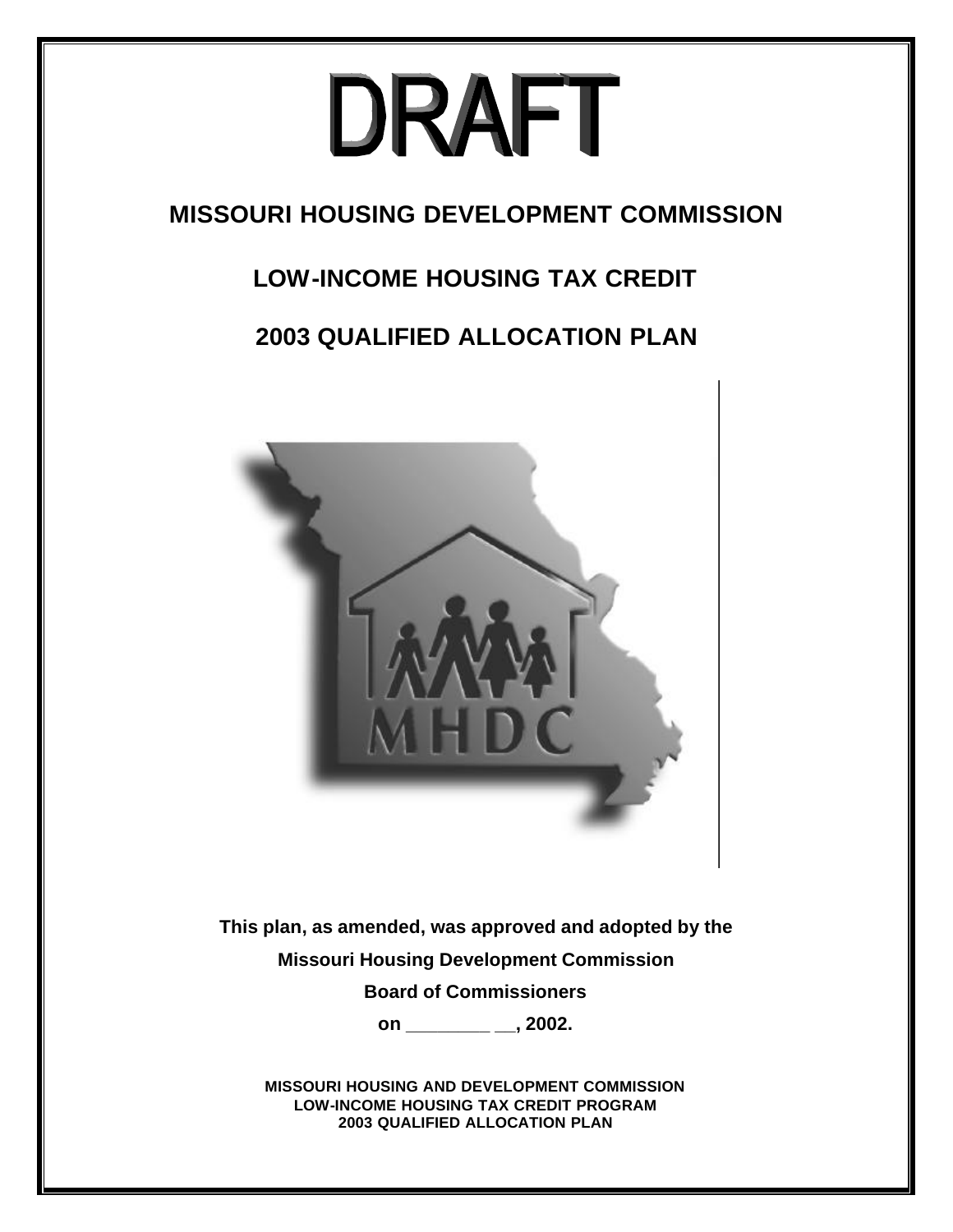| ×<br>٧<br>× |
|-------------|
|             |

| Τ.   | General Program Information            |                                                                             |                                  |  |  |
|------|----------------------------------------|-----------------------------------------------------------------------------|----------------------------------|--|--|
|      | А.                                     | <b>Purpose and Goals</b>                                                    | 1                                |  |  |
|      | <b>B.</b>                              | Amount of Credit Available                                                  | $\mathbf{1}$                     |  |  |
|      | C.                                     | Maximum Credit Award                                                        | $\overline{c}$                   |  |  |
|      | D.                                     | <b>Eligibility Cycle Information</b>                                        | $\overline{2}$                   |  |  |
| н.   | <b>Conditional Reservation Process</b> |                                                                             |                                  |  |  |
|      | А.                                     | Set-Asides                                                                  | $\overline{\mathbf{c}}$          |  |  |
|      | <b>B.</b>                              | <b>Threshold Review</b>                                                     | $\ensuremath{\mathsf{3}}$        |  |  |
|      | C.<br>D.                               | <b>Jurisdiction Notice</b><br><b>Evaluation Factors</b>                     | $\overline{7}$<br>$\overline{7}$ |  |  |
|      | Ε.                                     | <b>Development Standards</b>                                                | 9                                |  |  |
|      | F.                                     | <b>Underwriting Standards</b>                                               | 10                               |  |  |
|      | G.                                     | Minimum Underwriting Assumptions                                            | 11                               |  |  |
|      | Η.                                     | Determination of Tax Credit Amount                                          | 11                               |  |  |
|      | L.                                     | <b>Award of Conditional Reservation</b>                                     | 12                               |  |  |
|      | J.                                     | <b>Revocation of Reservations</b>                                           | 12                               |  |  |
| Ш.   | <b>Carryover Allocations</b>           |                                                                             |                                  |  |  |
|      | А.                                     | Code Requirements for Carryover Allocation                                  | 12                               |  |  |
|      | В.<br>C.                               | MHDC Requirements for Carryover Allocation                                  | 13                               |  |  |
|      | D.                                     | <b>Carryover Allocation Agreement</b><br>Recapture of Carryover Allocations | 14<br>14                         |  |  |
|      |                                        |                                                                             |                                  |  |  |
| IV.  | Α.                                     | <b>Final Allocations</b><br><b>MHDC Requirements for Final Allocations</b>  | 14                               |  |  |
|      | <b>B.</b>                              | <b>Cost Certification Information</b>                                       | 15                               |  |  |
|      | C.                                     | Land Use Restriction Agreement                                              | 15                               |  |  |
|      | D.                                     | <b>Issuance of IRS Form 8609</b>                                            | 15                               |  |  |
| v.   |                                        | Developments Financed with Tax-Exempt Bonds                                 | 16                               |  |  |
| VI.  |                                        | <b>Owner Elections</b>                                                      |                                  |  |  |
|      | А.                                     | Applicable Credit Percentage                                                | 17                               |  |  |
|      | В.                                     | <b>Gross Rent Floor</b>                                                     | 17                               |  |  |
|      | C.                                     | <b>Credit Period</b>                                                        | 17                               |  |  |
| VII. | Use of HOME or NAHASDA Funds           |                                                                             |                                  |  |  |
|      | <b>VIII.</b> Subsidy Layering Review   |                                                                             |                                  |  |  |
|      | <b>VIIII.</b> Fees                     |                                                                             |                                  |  |  |
|      | Α.                                     | <b>Application Fee</b>                                                      | 18                               |  |  |
|      | В.<br>C.                               | <b>Reservation Fee</b><br><b>Allocation Fee</b>                             | 18                               |  |  |
|      | D.                                     | <b>Recording Charge</b>                                                     | 18<br>19                         |  |  |
|      | Ε.                                     | <b>Compliance Monitoring Fee</b>                                            | 19                               |  |  |
|      | F.                                     | Developments Financed with Tax-Exempt Bonds                                 | 19                               |  |  |
| Х.   |                                        | Section 42 Compliance Monitoring                                            | 19                               |  |  |
| XI.  |                                        | Miscellaneous                                                               |                                  |  |  |
|      | Α.                                     | <b>Status Reporting</b>                                                     | 19                               |  |  |
|      | В.                                     | Changes to Development                                                      | 19                               |  |  |
|      | C.                                     | Transfers of Reservations and Carryover Allocations                         | 19                               |  |  |
|      | D.                                     | <b>Additional Credits</b>                                                   | 20                               |  |  |
|      | Ε.<br>F.                               | Administration of Plan<br>Amendments to the Plan                            | 20                               |  |  |
|      | G.                                     | <b>MHDC Discretionary Authority</b>                                         | 20<br>20                         |  |  |
|      | Н.                                     | <b>Other Conditions</b>                                                     | 20                               |  |  |
|      |                                        |                                                                             |                                  |  |  |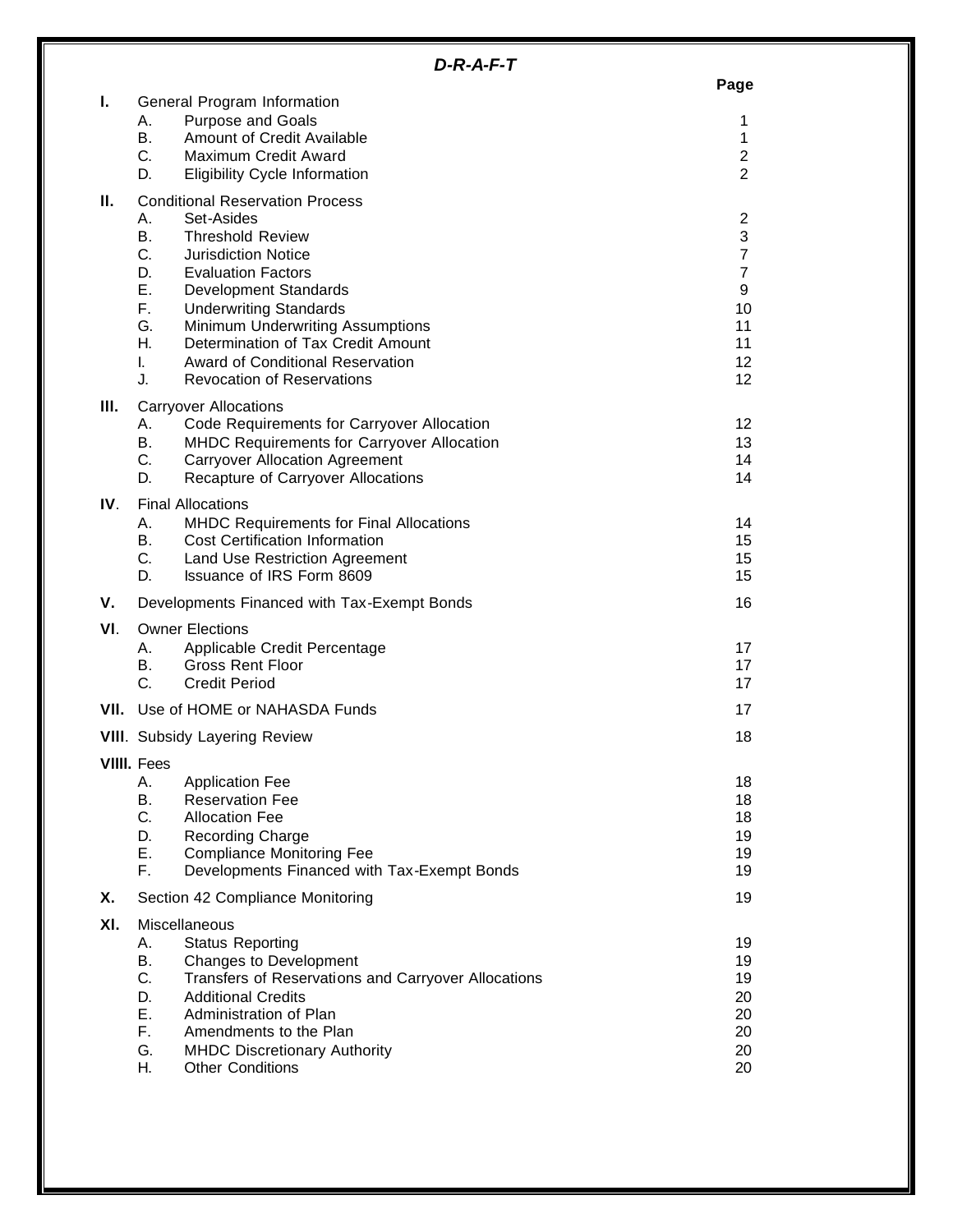# **I. GENERAL PROGRAM INFORMATION**

#### **A. Purpose and Goals**

The Missouri Housing Development Commission ("MHDC" or the "Commission") has been designated by the Governor of the State of Missouri (the "State") as the Housing Credit Agency for the State. This designation gives MHDC the responsibility of administering the Federal Low Income Housing Tax Credit Program ("LIHTC" or "Tax Credits") established by the Tax Reform Act of 1986 and codified as Section 42 of the Internal Revenue Code (the "Code"). The responsibilities of a Housing Credit Agency are defined in Section 42(m) of the Code, as amended.

One of the statutory duties of the Housing Credit Agency is to prepare a Qualified Allocation Plan (the "Plan"). The purpose of this Plan is to set forth the process that MHDC will use to administer the LIHTC program in Missouri.

MHDC's goal is to use the federal tax credits allotted under Section 42 of the Internal Revenue Code of 1986, as amended (the "Code"), and state tax credits under Section 135.350 et seq.of Chapter 135 of the Missouri Revised Statutes (the "State Tax Relief Act"), to the maximum extent possible, as an additional financial incentive for the creation and maintenance of rental housing units for low and very low-income households in the State. The specific goals are as follows:

- 1 To create safe, decent and affordable rental units for households having the lowest incomes;
- 2. To maintain the affordability of the rental units for the longest period of time possible;
- 3. To assist in the provision of financially viable, market appropriate housing in the areas of greatest housing need in the State;
- 4. To assist in the provision of quality housing at a reasonable cost to meet a variety of needs, including family, elderly and special need populations;
- 5. To provide opportunities to a variety of qualified sponsors, both for-profit and non-profit, and for a variety of housing development sizes;
- 6. To allocate only the amount of credit that MHDC determines to be necessary for the financial feasibility of a development and its viability as a qualified low-income housing development throughout the credit period;
- 7. To allocate tax credits to rental housing developments which provide the greatest overall public benefits; and
- 8. To allocate tax credits to as many rental housing developments as possible, considering the cost, size, location, and the income-mix of proposals.

# **B. Amount of Credit Available**

The amount of annual Tax Credits allotted by the federal government to each state is determined by the state's population ("per capita credits"). The amount of 2003 "per capita" credit for the State is approximately \$9,851,987. The annual amount of state tax credit is equal to the amount of federal credits.

The total amount of federal tax credits available for allocation in any one year is the sum of the following components ("housing credit ceiling"):

- 1. **Per capita credits**.
- 2. **Carry forward credits** Should MHDC be unable to allocate all allotted credits in any one year, the unused credits will be carried forward for allocation in the succeeding year.
- 3. **Returned credits** Credits that are returned from developments that received an allocation in previous years may be made available for allocation in the year the credits are returned or the succeeding year if returned after September 30th.
- 4. **National pool credits** If MHDC is able to allocate the entire amount of federal credits available in any one year, the State is then eligible to receive additional credits from a pool of credits returned unused by other states.

The state tax credits are also available for allocation as a result of the State Tax Relief Act. The legislation provides that any development that is eligible for an allocation of the federal tax credit is also eligible for an allocation of the state tax credit. Therefore, the contents of this Plan, except where otherwise noted, also apply to the allocation of state tax credits.

Tax-exempt private activity bond financed developments are eligible for federal and state tax credits without having to compete for an award from MHDC's annual housing credit ceiling. **However, these**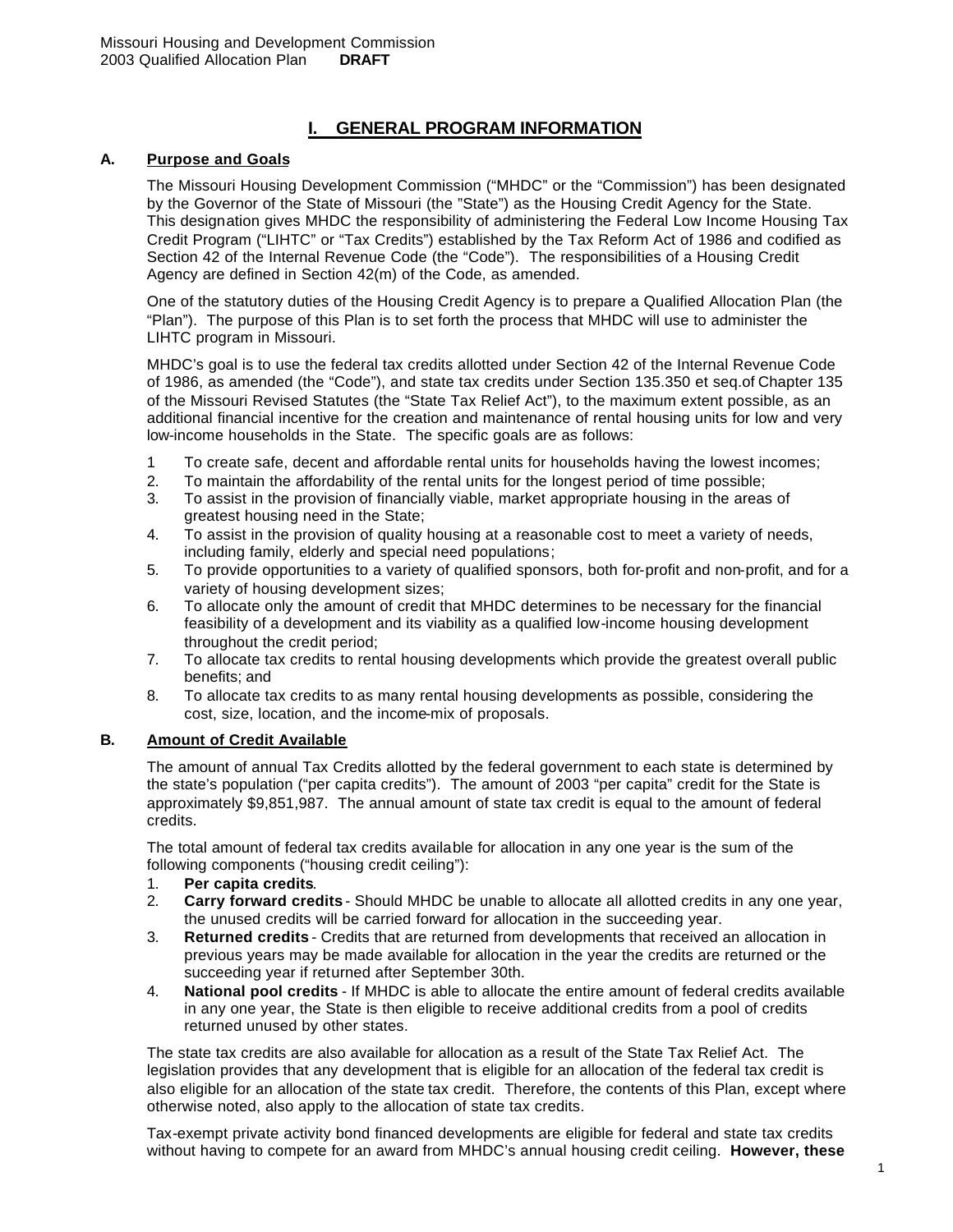**developments are subject to review by MHDC and are required by Section 42(m)(1)(D) of the Code to satisfy the requirements for an allocation of federal credits under this Plan. Such developments are also subject to MHDC's compliance monitoring requirements**.

# **C. Maximum Credit Award**

The maximum amount of annual federal or state tax credits that may be awarded to any individual project is \$600,000. MHDC, in its sole discretion, may make exceptions on a case-by-case basis.

Tax exempt bond financed projects receiving allocations outside the housing credit ceiling cap will not be limited in the amount of federal tax credits awarded. However, any individual development is limited to \$600,000 in annual State tax credits. The Commission, in its sole discretion, may make exceptions on a case-by-case basis.

#### **D. Eligibility Cycle Information**

Applicants wishing to receive credits from MHDC's annual housing credit ceiling must submit an application in accordance with the requirements of this Plan. MHDC will hold one eligibility cycle per allocation year. The eligibility cycle information for the 2003 allocation year is as follows:

A Notice of Funding Available (the "NOFA") will be published in August 2002 following the MHDC Commissioner's formal approval of the 2003 Plan and the proposed NOFA.

Application Submission Deadline – All applications **must** be physically received (no e-mails) in the Kansas City office of MHDC (3435 Broadway, Kansas City, MO 64111) **no later than 4 P.M. Central Time, October 29, 2002. Any applications received after that time will not be considered and will be returned to the applicant.**

Commission Selection of Applications – Selections of proposals to receive tax credits from the 2003 housing credit ceiling will be made at the Commission Meeting in January 2003. This date may be changed without notice.

# **Il. CONDITIONAL RESERVATION PROCESS**

# **A. SET-ASIDES**

- **1. Qualified Non-Profit Organization** The Code requires that at least 10% of the annual housing credit ceiling be set-aside for projects involving a qualified non-profit organization. Section 42(h)(5)(C) of the Code defines a qualified non-profit organization as:
	- a. A 501(c)(3) or (c)(4) non-profit organization; and
	- b. Having an express purpose of fostering low-income housing; and
	- c. One that will own an interest in the development and materially participate in the development and operation of the development throughout the compliance period. Material participation is defined in Section 469(h) of the Code as "involved in the operations of the activity on a basis which is regular, continuous and substantial;" and
	- d. Is not affiliated with, nor controlled by, a for-profit organization.
- **2. Rural Development financed developments** 2% of the annual federal housing credit ceiling will be set-aside for projects financed by USDA/Rural Development. In the event the set-aside amount is not used, it will be returned to the general pool.
- **3. Disaster Area** Should any part of the state be declared an emergency area by the Governor, for any reason, it may be necessary for MHDC to set aside a certain percentage of the annual federal housing credit ceiling or to give special consideration to a project that will assist in providing affordable housing in the stricken area. This will be determined on a case-by-case basis.
- **4. Geographic** As stated in the Purpose and Goals above, it is the Commission's objective to distribute the annual allocation of tax credits so as to assist tenants with the lowest income in areas of greatest housing need in the State. An attempt will be made to distribute the tax credit across the State of Missouri on a population / demand basis, with the state divided into three areas as follows: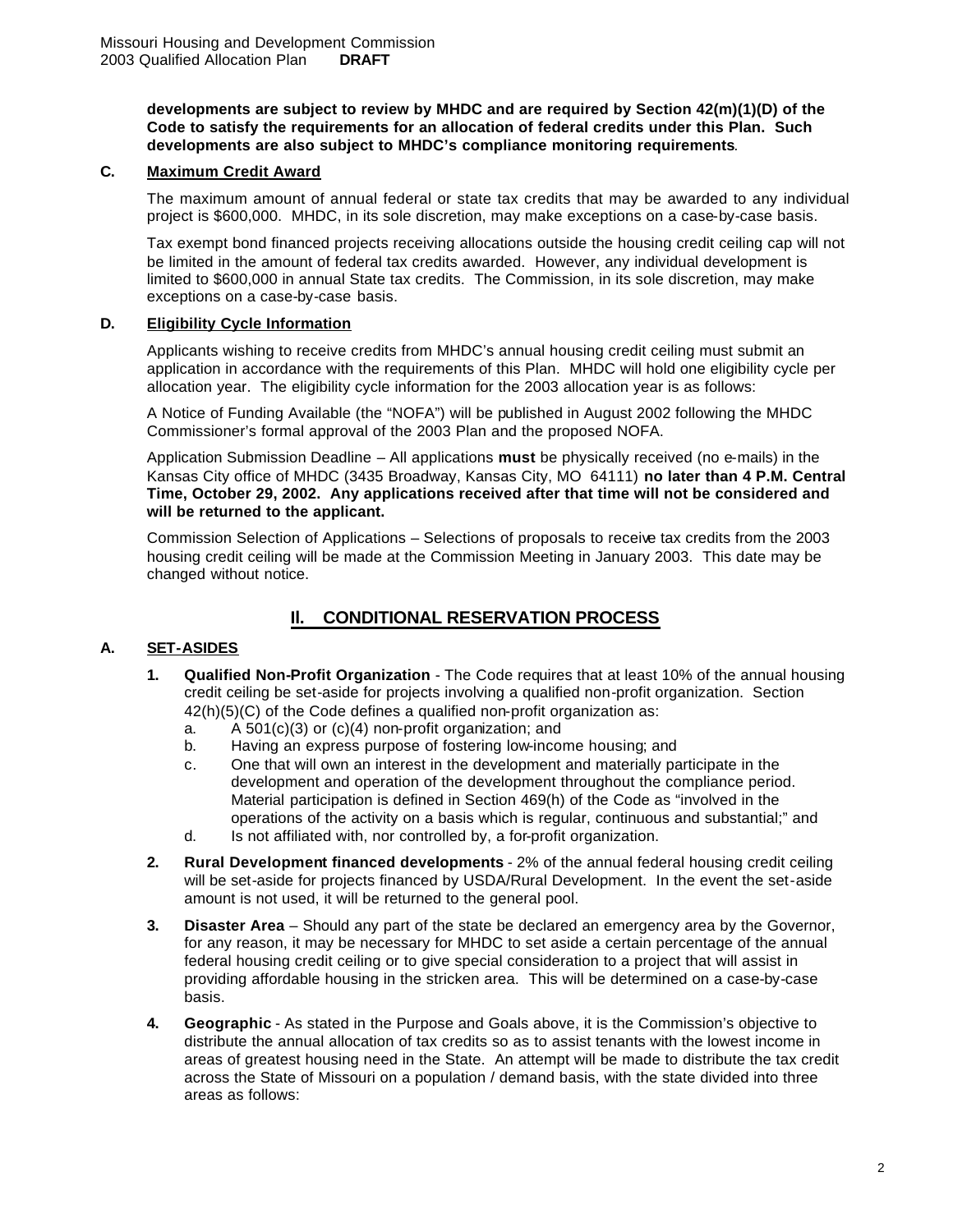| <b>SET-ASIDE</b> | <b>GEOGRAPHIC AREA</b>                                                                                                                                           |  |  |
|------------------|------------------------------------------------------------------------------------------------------------------------------------------------------------------|--|--|
| 36%              | St. Louis Metro [Franklin, Jefferson, Lincoln, Montgomery, St. Charles, St.<br>Louis City, St. Louis, Sullivan City (of Crawford County) and Warren<br>Counties. |  |  |
| 20%              | Kansas City [Clay, Cass, Clinton, Jackson, Lafayette, Platte and Ray<br>Counties                                                                                 |  |  |
| 44%              | <b>Balance of State (All other Counties)</b>                                                                                                                     |  |  |

**The Commission's desire to effect a fair geographic distribution will be weighed against the primary priority of serving the most pressing housing demand across the state as established by the Commission. It is also our belief that certain communities may have little or no need for additional housing, and therefore it may be impossible to achieve the targeted percentage for a given region. The narrow band of qualifying incomes further restricts the market in many communities. With the recent increase in annual authority, it is possible that some of this increase may be used to fund developments in areas of special interest to some communities. This further allows the Commission to meet the federal preferences of serving the lowest income tenants for the longest periods of time in redevelopment areas and QCTs.**

Projects approved by the Commission, subject to credit availability, will be placed on a "Wait" list and will be funded if sufficient credits become available.

#### **B. Threshold Review**

MHDC has established criteria that must be met in order for the application to be considered for the competitive review stage. **Any application that fails to meet any one of the threshold criteria will be rejected. Please refer to the Checklist and Program Guidelines for complete details of the threshold criteria that must be met.**

The threshold review is a basic review of the application to determine that it is: (1) complete; (2) includes all necessary forms and supporting evidence; (3) includes required fees; and (4) that the proposal meets minimum Code requirements.

The threshold criteria are as follows:

- **1. Complete, Organized Application** Applications must be submitted in a three-ring binder, and organized, using corresponding tabs, according to the checklist provided with the application. Applications must be complete, consistent and contain all supporting documentation. Applications that are incomplete, inconsistent, and/or illegible will be rejected.
- **2. 15 Year Pro forma** A detailed 15 year pro forma operating budget must be included as part of the application.
- **3. Program Compliance** Any owner or general partner that is involved with a Section 42 project that is currently in noncompliance due to site audits or the failure to comply with owner's reporting requirements will be denied participation in the eligibility cycle. In addition, any owner that is not in compliance or good standing with any other MHDC program will be similarly denied participation.
- **4. Consistent with Section 42 Requirements** The proposal must meet all the requirements set forth in Section 42 of the Code, and all relevant U. S. Treasury regulations, notices and rulings.
- **5. Consistent with Fair Housing Requirements** The submitted proposal must meet all the requirements of The Fair Housing Act of 1968, as amended.
- **6. Internal Revenue Service Memorandum of Understanding** MHDC and the IRS may execute a Memorandum of Understanding ("MOU") to improve the administration of the LIHTC program. Under the terms of this MOU, all developers must complete IRS Form 8821 (Rev. 9- 98), Tax Information Authorization, as a condition of consideration for the allocation of LIHTC.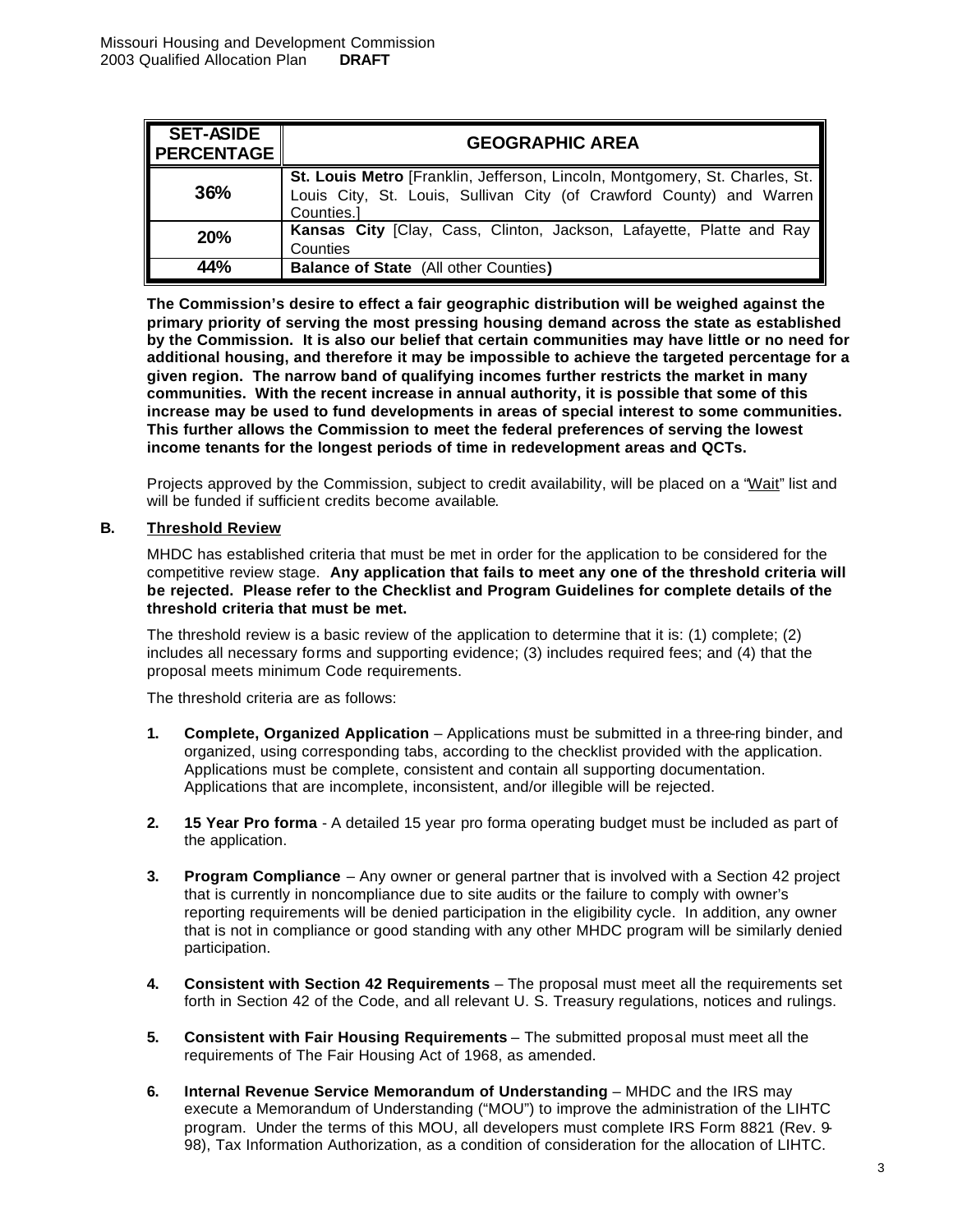An executed IRS Form 8821 must be included as part of the tax credit application. A copy of this form is included in the Developers' Packet.

- **7. Application Fee** The required application fee of \$1,500 (\$750 for non-profit sponsors) must accompany each application.
- **8. Development Narrative** Each application must contain a project narrative that summarizes the scope of the proposal and the roles of the development team. This narrative should include the following:
	- a. A description of the proposal, including its location(s), development type, unit mix and unit size.
	- b. Projected rents.
	- c. A description of need and the target market.
	- d. A description of special amenities and services.
	- e. A description of local support.
	- f. A summary of proposed construction and permanent financing.
	- g. Anticipated start and completion dates.
	- h. A discussion of the reasons why MHDC should consider the proposal.
- **9**. **Evidence of Site Control** Both the buyer and seller must evidence site control. All site options/contracts, as applicable, must be also valid at the time of selection by the Commission on or about January 31, 2003. The following may be used as evidence of site control:
	- a. Executed and recorded deed.
	- b. Executed purchase option agreement.
	- c. Executed purchase contract.
	- d. Executed long-term land lease or option on a long-term lease.
	- e. Title Commitment
- **10**. **Zoning** The applicant must demonstrate, by submission of a letter from the local government, that the zoning for each site on which the development will be located allows for the use(s) proposed by the applicant. In cases where the site is not yet zoned properly, MHDC may consider a site for which the local government has issued a letter endorsing the development and the specific zoning change necessary for the proposed development.
- **11**. **Local Needs** The project must address local housing needs and priorities, as documented in the state or local Consolidated Plan. A current certification of consistency from the appropriate local governmental entity must be included as part of the application.
- **12**. **Market Study** A complete and in-depth market study must be included as part of the application. A favorable statement of conclusions about the strength of the market for the proposed development does not operate to vest in an applicant or development any right to a reservation or an allocation of tax credits in any amount. The market study must:
	- a. Be prepared by an experienced market analyst, who is an independent third party, completely unaffiliated with the developer and/or owner of the proposed development.
	- b. Contain a statement by the analyst that:
		- 1. The report is in full compliance with MHDC's Market Study Guidelines. The MHDC Market Study Guidelines can be found at the MHDC website (http://www.mhdc.com) or sent by mail upon request;
		- 2. The information included is accurate and that the report can be relied upon by MHDC as a true assessment of the low-income housing rental market in the area of the proposed development.
		- 3. The document is assignable to lenders and/or syndicators that are parties to the development's financial structure.
		- 4. Acknowledge and agree that the market study will be shared with other parties that will assist MHDC in the analysis of the market study.
		- 5. Justify the need for the type of rental housing and the number and size of units proposed.
- **13. Affirmative Fair Housing Marketing Plan** The applicant must complete the U. S. Department of Housing and Urban Development ("HUD") Form 935.2, Affirmative Fair Housing Marketing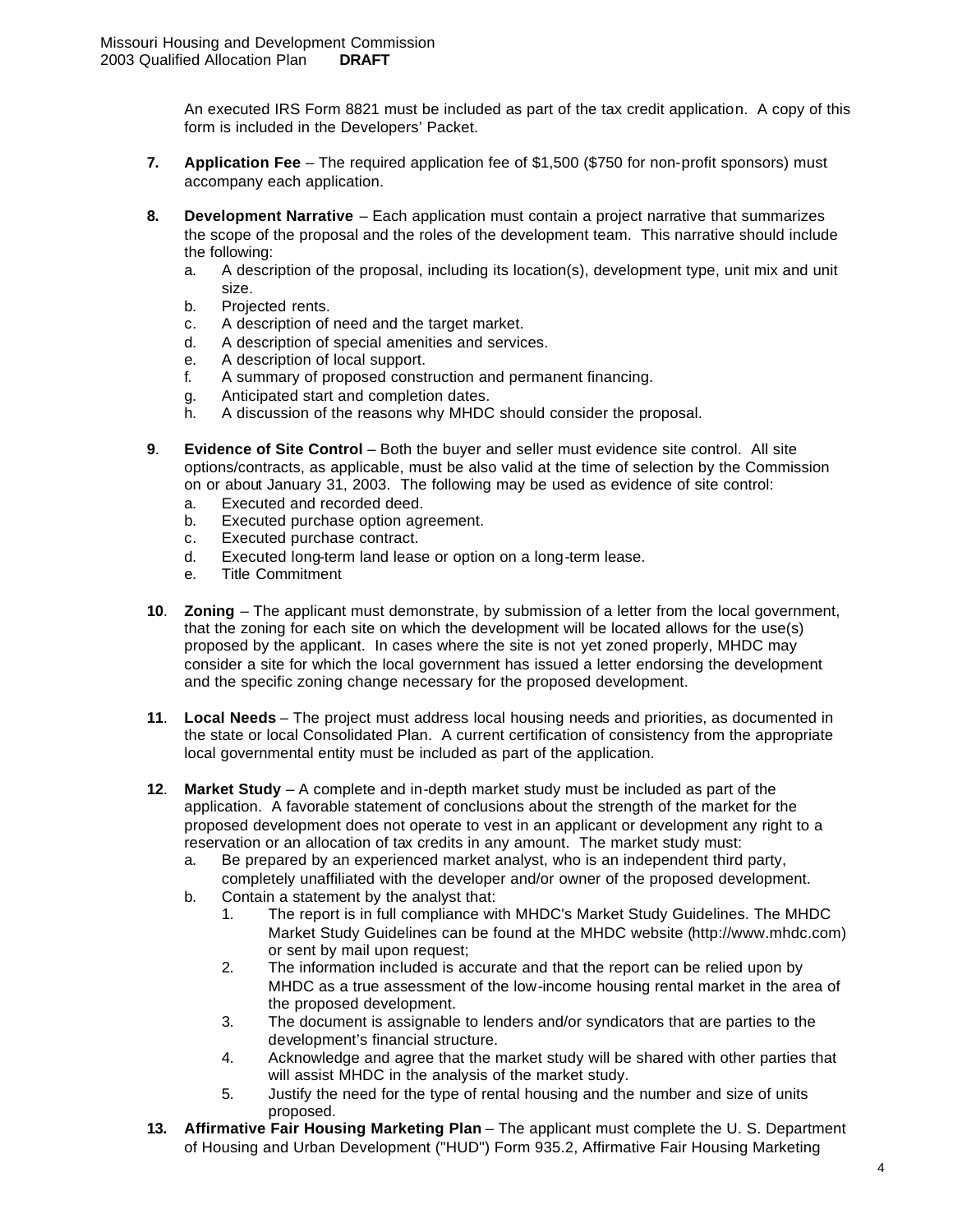Plan. The form must contain a description of the outreach, marketing and advertising methods that will be used to affirmatively market the project.

- **14. Development timeline** The application must include a list of proposed dates for the completion of the following:
	- a. All zoning and/or planning department requirements;
	- b. Construction and permanent financing commitments;
	- c. Commencement of construction; and
	- d. Placement in service of the development.
- **15**. **Preliminary Plans and Specifications** Preliminary plans and specifications must be included as part of the application. This includes:
	- a. Typical unit plan.
	- b. Building elevation.
	- c. Site Plan.
	- d. Color photos of the site and area surrounding all sides.
	- e. Clear "to scale" map identifying the exact location of the project site. If available, GPS coordinates are requested.
	- f. For rehabilitation proposals, a detailed scope of work, and photos of the building (s).
- **16**. **Conditional Financing Commitments** A conditional commitment, on company letterhead, for all: (i) non-MHDC construction and permanent financing; (ii) grants and (iii) equity sources. The conditional commitments must contain, at a minimum:
	- a. The financing or equity amount;
	- b. The interest rate on the loan;
	- c. The term and amortization of the loan;
	- d. The debt service amount;
	- e. The name, email address and phone number of the contact person; and
	- f. The date the conditional commitment expires.

Applicants seeking funding from a local government, the Federal Home Loan Bank or other public or quasi-public funding source that does not issue a funding decision prior to the application deadline must substitute either a letter of application to, or a letter of intent from, the funding source.

**17**. **Utility Allowance Documentation** – Documentation of the utility allowance used in the application must be included as part of the application. The utility allowance must be consistent with the requirements of Section 42 of the Code. MHDC has established monthly minimum allowances for tenant paid utilities. The actual allowance used must be the greater of: (i) the minimum allowance listed below; or (ii) the allowance published by the local PHA for the corresponding unit size. The utility allowance must be recalculated on an annual basis

| <b>Bedroom Size</b> | <b>Utility Allowance</b> |
|---------------------|--------------------------|
|                     | \$50/month               |
|                     | \$60/month               |
|                     | \$70/month               |

- **18**. **Commission Underwriting Standards** Applications submitted must follow the following underwriting standards:
	- a. Sources and Uses The development's "sources and uses" must balance at the time of application.
	- b. Rents The proposed rents must be within the Tax Credit requirements and reasonable for the immediate market area. Rents cannot exceed the 2002 HUD published rents.
	- c. Debt Coverage Ratio The financial projections for the project must show a minimum debt coverage ratio of 1.20 using reasonable vacancy and expense assumptions for local market conditions.
	- d. MHDC, in its sole discretion, may determine:
		- 1. Reasonable vacancy and expense assumptions for the local market conditions.
			- 2. Maximum rents appropriate for market conditions and affordability;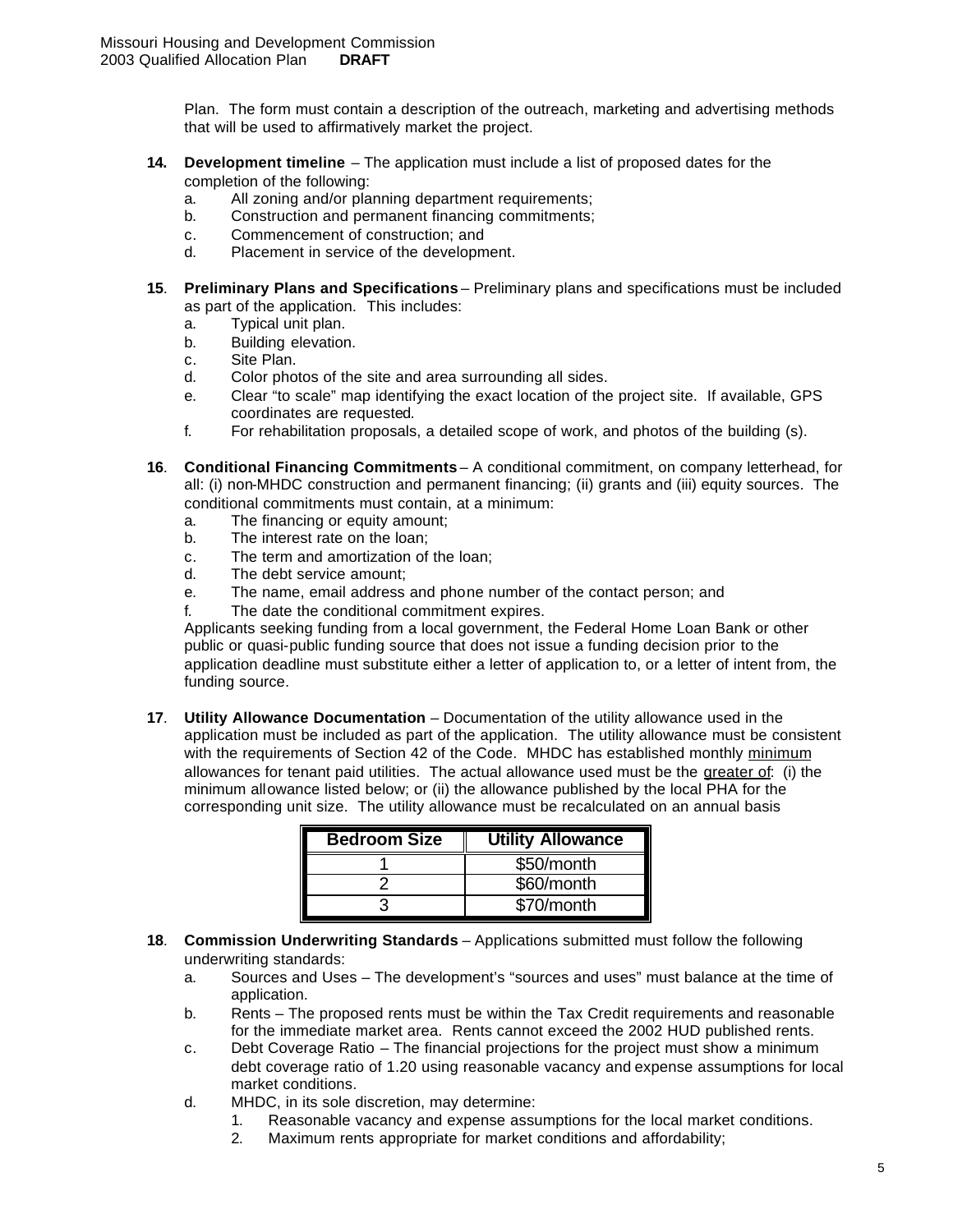- 3. The project's feasibility;
- 4. The sufficiency of the proposed operating and replacement reserves;
- e. Contractor and Developer Fees MHDC will limit developer and contractor fees in calculating the amount of tax credits to be allocated to a proposed development as indicated below (a reduction in fees will result in a reduction of total project costs and eligible basis). HUD also restricts these fees for developments subject to the subsidy layering review.

# **Aggregate Contractor Fees may not exceed 18% of construction costs**

*\* Construction Costs do not include Builder's Profit, Overhead, and General Requirements\*\**

*\*\* General requirements must include the cost of builder's risk insurance and all bonding costs.*

*Aggregate Developer Fees, (including Overhead and Profit) and Consultant\* Fee Limits as a Percent of Certain Development Costs* 

| <b>DEVELOPMENT TYPE</b>                     | DEVELOPER FEE ALLOWED                                                                                                                                      |
|---------------------------------------------|------------------------------------------------------------------------------------------------------------------------------------------------------------|
| <b>Substantial</b><br><b>Rehabilitation</b> | <b>SUM OF</b><br>8% of Acquisition Cost<br><b>PLUS</b><br>15% of the Balance of Total<br><b>Estimated Replacement Costs</b><br>(Line 39 of MHDC form 2013) |
| <b>New Construction</b>                     | 15% of Total Estimated Replacement Costs<br>(Line 39 of MHDC form 2013)                                                                                    |

*\*\* Consultant Fee (in lieu of, or as part of, the Developer Fee) is defined as a fee to a third*  party(ies) for performing tasks that a developer would normally perform, e.g., prepare tax credit *application and loan application, manage local government approvals, act as owner's agent during project construction.*

- f. Project costs, Developer's and Contractor's fees will be taken into consideration during the underwriting process. MHDC, however, will not award tax credits based solely on the lowest development costs. The mission of MHDC is to provide high quality affordable housing with long-term viability that contributes to the community.
- **19**. **Public Notification** Documentation must be included as a part of the application that shows that the listed officials of the jurisdiction have been notified of the intent to develop the proposed housing. The notification to these officials must be in writing and sent to them via certified mail, return receipt requested. Documentation may include: (i) copies of USPS receipts: (ii) actual letters of support from the contacted officials; or (iii) minutes of city/town council meetings. The officials that must be notified are as follows:
	- a. Senior elected local executive official;
	- b. State Representative;
	- c. State Senator;
	- d. Aldermen or Councilmen of the Jurisdiction (ward or district) in communities of 20,000 or more;
	- e. Executive Director of the local Public Housing Authority; and
	- f. Superintendent of the school district in which the housing will be located.

#### **20**. **Additional Threshold Requirements**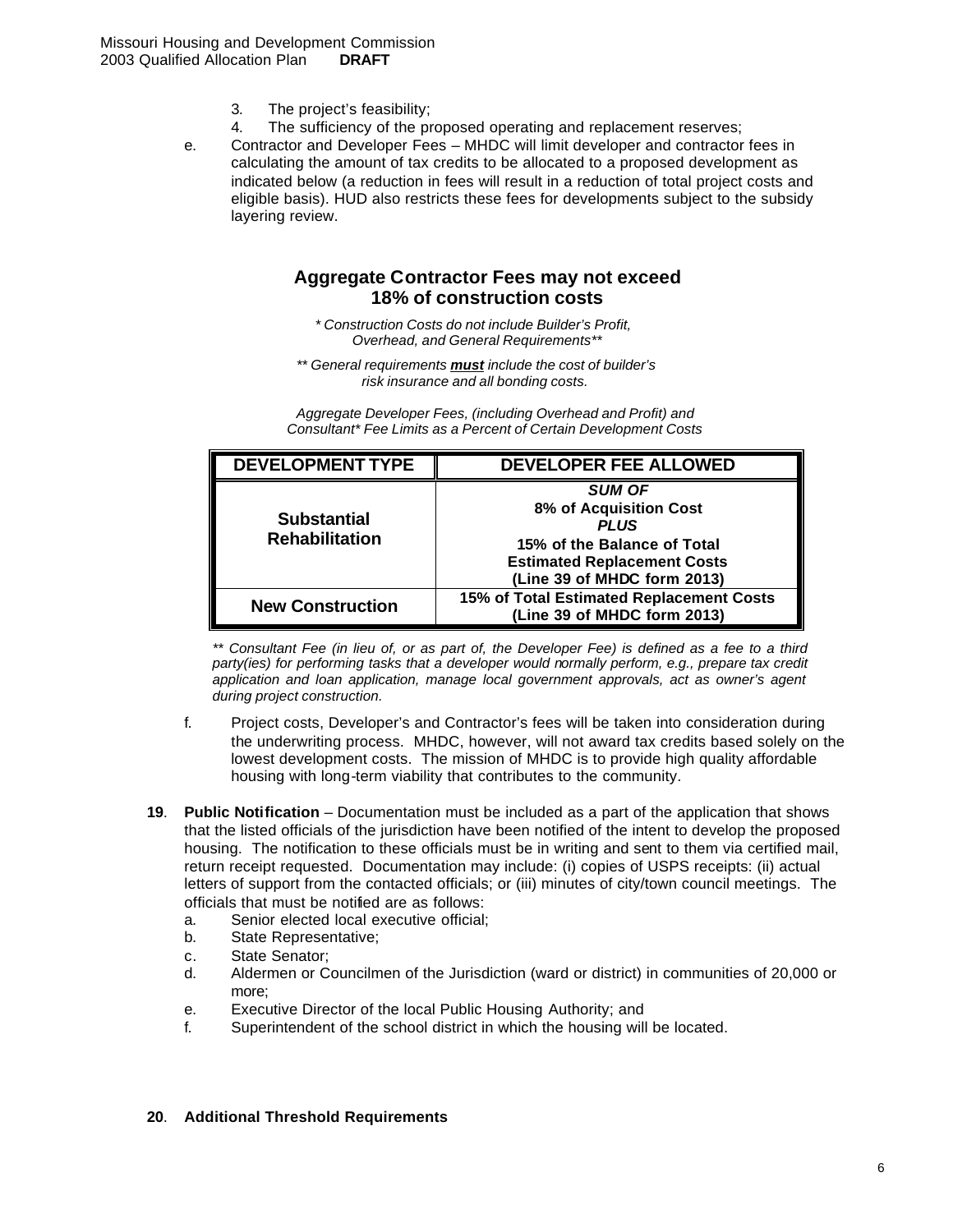- a. Proposals with Non-Profit Participation The Non-Profit Certification Form must be completed and included, along with the organization's IRS Letter of Determination, Articles of Incorporation and by-laws as part of the application.
- b. Proposals requesting acquisition credit The Housing Credit Acquisition Form (MHDC form FIN 200) must be completed. MHDC requires, as a condition of the Carryover Allocation, that the applicant provide a legal opinion that the project is eligible for the acquisition credit.
- c. Rehabilitation projects seeking the 9% tax credit Construction costs for rehabilitation must equal or exceed 40% of the total development costs.
- d. Tax Exempt Bond Financed Rehabilitation Developments For developments located in rural (non-MSA) areas, the construction costs for rehabilitation must equal or exceed 15% of the total development costs. For developments located in urban (MSA) areas, the construction costs for rehabilitation must equal or exceed 25% of the total development costs.
- e. All Rehabilitation Developments A capital needs assessment for the structure(s) must be included as part of the application. The assessment must be prepared by an experienced architect or engineer who is an independent third party, totally unaffiliated with the developer and/or the owner of the proposed development. The assessment may not be any older than 6 months prior to the application deadline. The assessment must include:
	- 1. An opinion as to the proposed budget for recommended improvements.
	- 2. An identification of critical building systems or components that have reached or exceeded their expected useful lives.
	- 3. A projection of recurring probable expenditures for significant systems and components impacting use and tenancy, which are not considered operation or maintenance expenses, to determine the appropriate replacement reserve deposits on a per unit per year basis.

# **C. Jurisdiction Notification**

The Code requires that the State allocating agency notify the chief executive officer of the local jurisdiction where each proposed development is to be located. When an application satisfies the threshold requirements, a notification will be sent to the chief executive officer of the local jurisdiction, the state senator and state representative for the district of the proposed development, and the executive director of the local public housing authority. Those notified will be given an opportunity to comment on the proposed development. MHDC will consider the comments and may contact the local jurisdiction for additional information.

MHDC will also publish a notice in the local newspaper requesting public comment on the development. Public hearings will be held in St. Louis, Kansas City, and Columbia to afford the public an opportunity to comment on developments proposed in a given region.

# **D**. **Evaluation Factors**

All applications submitted will be evaluated by MHDC staff using the following federal preferences and selection criteria:

- **1. Federal Preferences** Section 42(m)(1)(B)(ii) of the Code requires that the following be given preference when allocating the housing credit ceiling:
	- a. Projects serving the lowest income tenants.
	- b. Projects obligated to serve qualified tenants for the longest periods.
	- c. Projects which are located in qualified census tracts (as defined by the HUD) and the development of which contributes to a concerted community revitalization plan.

# **2. Selection Criteria -**

- a. Project Location
	- 1. The site selected for the Project is crucial to the overall success of the development. Effort should be made to locate sites that are convenient to services and in neighborhoods that include a socioeconomic mix of households.
	- 2. Is the project located in a qualified census tract that qualifies for the 130% basis adjustment?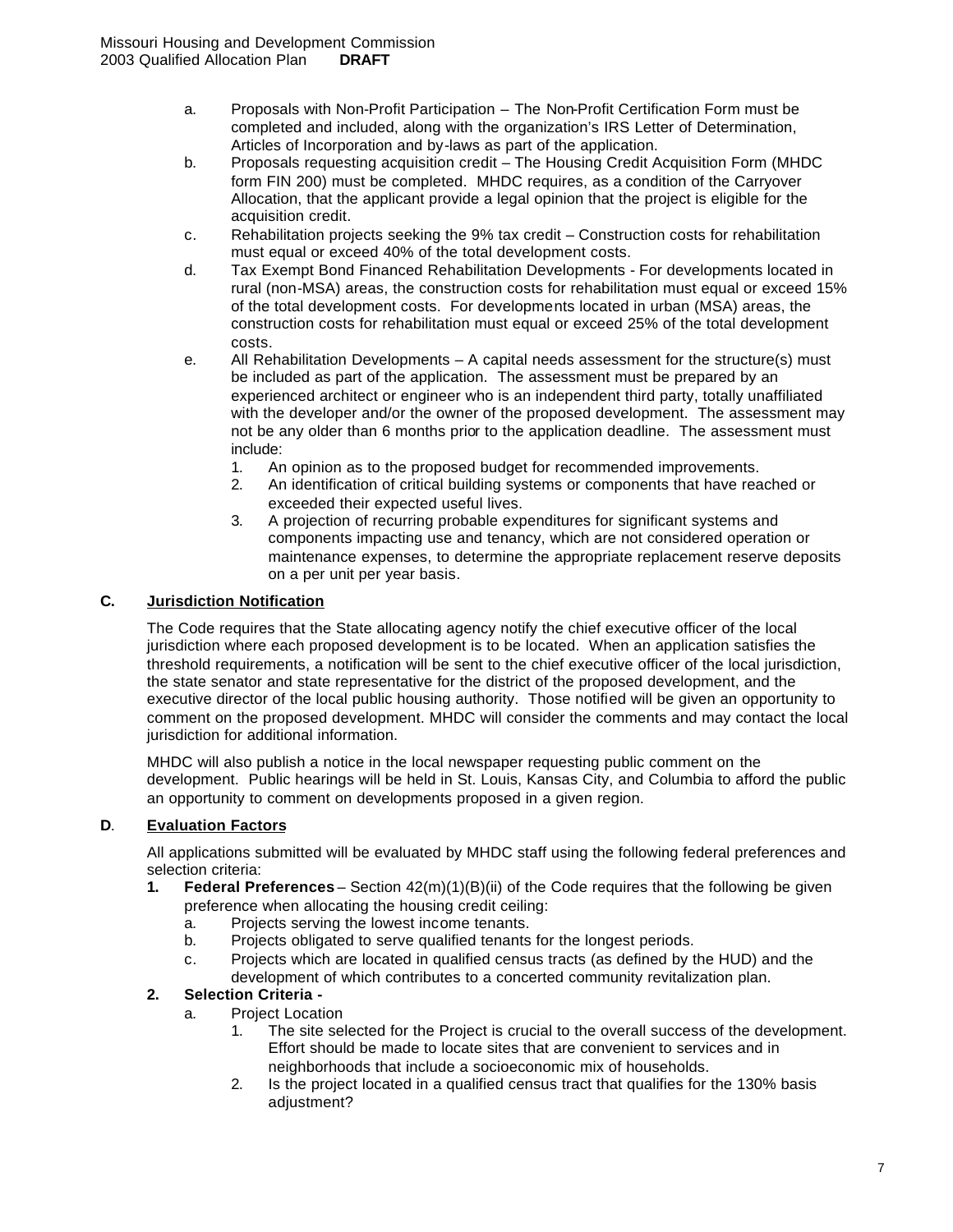- 3. Is it located in a low income county, defined as a county whose median income is below 80% (HUD definition of low income) of state's non-metropolitan area median income?
- 4. If the development is located in a qualified census tract, does the development contribute to a concerted community revitalization plan?
- 5. Is the project in a community demonstrating new employment opportunities and a corresponding need for additional housing, or in a "Development Ready" community as defined by the Missouri Department of Economic Development?
- b. Housing Needs Characteristics:
	- 1. Does the market study indicate a need for the specific housing type that is proposed?
	- 2. Does this need correspond to the needs stated in the State's Consolidated Plan, or the needs identified by local officials?
	- 3. Are the unit sizes, unit mix and amenities suitable for the tenant population identified in the market study?
- c. Project Characteristics:
	- 1. Is the size of the development appropriate for the need and demand in the community?
	- 2. Are the unit sizes and mix of units appropriate for the community and the site?
	- 3. Will the proposed development preserve existing affordable housing stock or historic buildings?
	- 4. Is the project intended for eventual tenant ownership?
	- 5. Does proposed development rehabilitate housing that is a part of a community revitalization plan?
- d. Sponsor Characteristics:
	- 1. Has the applicant demonstrated the ability to proceed in an expeditious manner?
	- 2. Does the sponsor have previous favorable experience in developing affordable housing and a proven record with MHDC and/or other housing finance agencies ("HFA")? (Applicant must include a letter authorizing other HFAs to release information regarding their experience with the applicant.)
	- 3. Has the applicant demonstrated the experience and success of the proposed managing agent? This includes an excellent compliance record with MHDC and/or other HFAs. (Applicant must include letter authorizing other HFAs to release information regarding their experience with the managing agent.)
- e. Tenant Populations with Special Housing Needs:
	- 1. Will the proposed development provide units for tenants with special needs such as:
		- a. Elderly persons, as defined by Section 42?
		- b. Persons with a physical disability?
		- c. Persons with a developmental disability?
		- d. Households that are very low income (below 50% of area median income)?
		- e. Single parent families (especially parents with two or more children)?
- f. Public Housing Waiting Lists:
	- 1. Will the development provide units for persons on waiting lists for subsidized housing? Is this verified by the local PHA?
	- 2. Does the proposal leverage funds from Public Housing sources, such as Hope VI?
	- 3. Will the units be made available to persons with Section 8 Housing Choice Vouchers?
- g. Tenant Populations of Individuals with Children.
- h. Projects Intended for Eventual Tenant Ownership

# **3. Other Evaluation Factors**:

- a. Special Identified Needs Within the State:
	- 1. Preservation of existing affordable housing.
	- 2. Affordable housing for low-income single-parent households.
	- 3. Affordable housing for large low-income households.
	- 4. Affordable housing for elderly low income households
	- 5. Affordable housing for homeless persons and families
	- 6. Affordable housing for persons with a physical disability.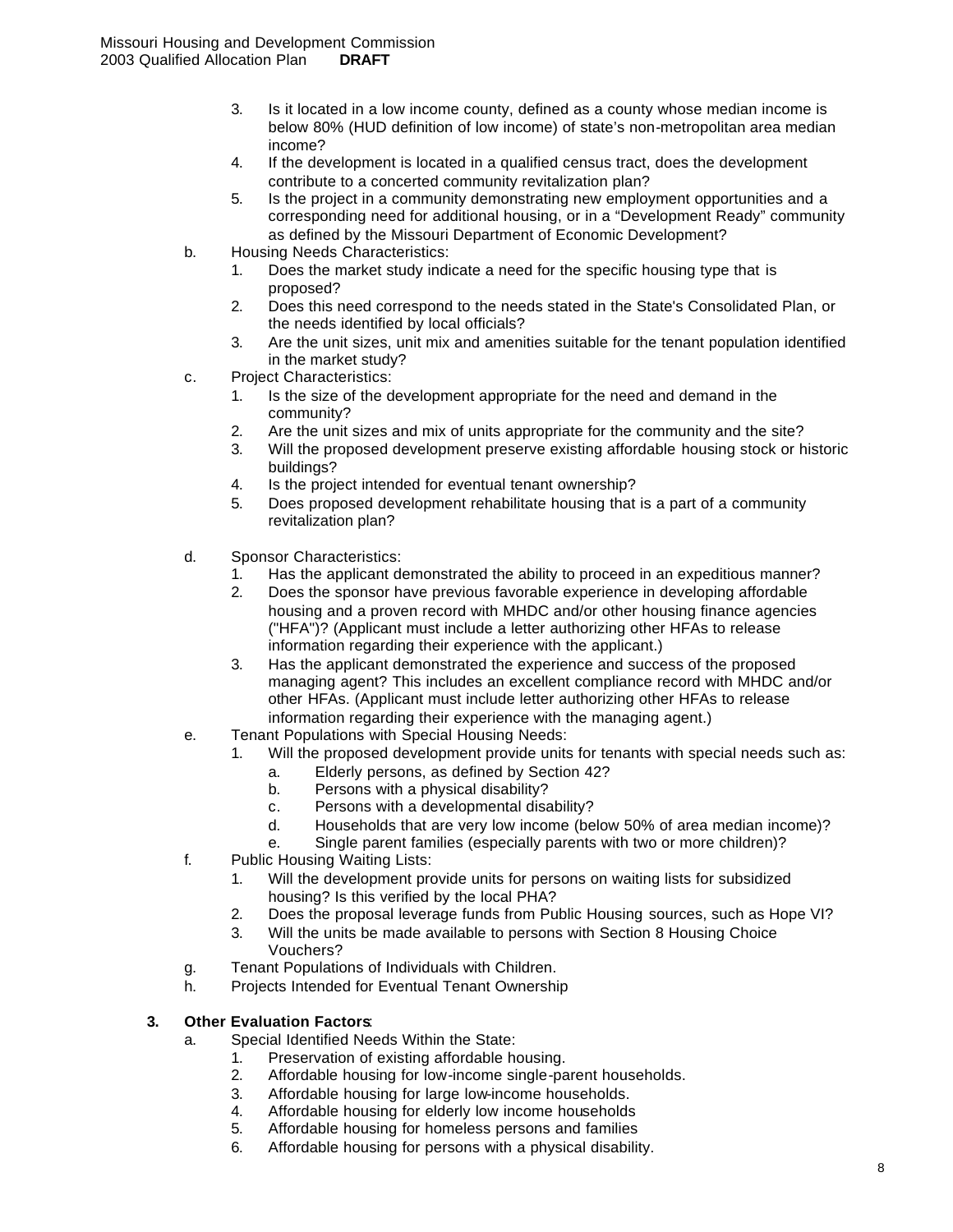- b. Local Government Support
	- 1. Does the applicant have local government support for the purposed housing evidenced by a letter of support from the most senior elected official of the jurisdiction in which the development is located?
	- 2. Does the applicant have the support of local housing agencies, including the local housing authority, or service providers that are familiar with the tenants who will reside in the development?
	- 3. Has the applicant shown that the development is part of a larger neighborhood revitalization plan that has been in place for not less than six months prior to the approved date of the allocation plan?
	- 4. Does the development have a financial commitment from a federal or local unit of government?
- c. Special Support Services
	- 1. Does the development provide self-sufficiency assistance for residents such as job training, computer literacy training and/or training for obtaining a G.E.D?
	- 2. If there is a need, will there be a childcare facility for residents' children?
	- 3. Is there a plan for after school tutoring, study hall and/or computer lab?
	- 4. Is there a plan for other specially designed community space and/or facilities to accommodate supportive services?
	- 5. Are there plans for youth development activities?
	- 6. Does the proposal address other needs of individuals with children?
- d. Proposed Site
	- 1. Significant Location/Site Features.
	- 2. Accessibility (Ingress/Egress) of site
- e. Architectural features
	- 1. Special features regarding universal design or accessible space.
	- 2. Accessibility of common/public areas.
	- 3. Number of units accessible to and/or adaptable for persons with physical disabilities.
- f. Total development cost of proposed development.
- g. Proposed rents of project in relation to area median income and market rents.
- h. Does proposed development fulfill statewide housing needs?
- i. Is the proposed development consistent with the needs and priorities of the local community?
- j. Does the proposed development contribute to the overall goals of the Commission?
- k. Is the proposed development preserving affordable housing stock?
- l. Is the developer of the proposed development familiar with and have experience in the community in which the development will be located?
- m. Overall feasibility of proposed development
- **4. Site Evaluation** After review of the accepted applications, MHDC staff will conduct a site visit to determine general site suitability. Sites will be evaluated on the following:
	- a. Proximity to schools.
	- b. Proximity to shopping.
	- c. Proximity to public transportation.
	- d. Proximity to medical services.
	- e. Proximity to parks/playgrounds.
	- f. Marketability.
	- g. Conformance with neighborhood character and land use patterns.
	- h. Suitability of site regarding slope, noise (e.g., railroad tracks, highways), flood plain or wetland issues.
	- i. Other Environmental issues or concerns.
	- j. 24 CFR 941.201 Site and neighborhood standards.

# **E**. **Development Standards**

- **1**. **General** Each development must satisfy the needs of the local area affordable rental market.
- **2. Additional Requirements** All housing projects must:
	- a. Comply with published MHDC design, submittal and construction standards (See #3 below).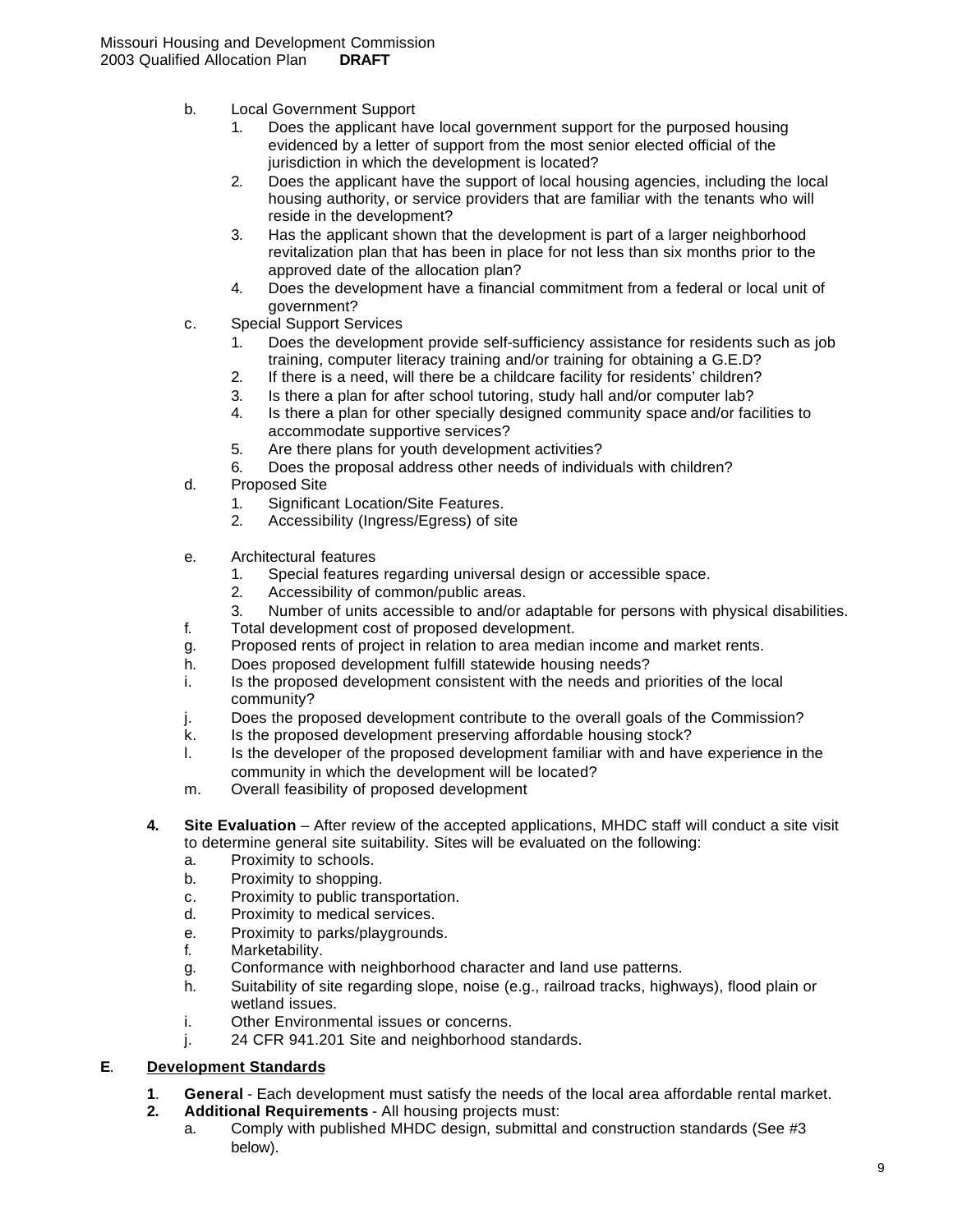- b. Comply with applicable local, state and federal ordinances and laws.
- c. Provide facilities, equipment and amenities appropriate for the intended occupants.
- d. Be designed to meet the established construction budget.
- e. Be designed to be economical to maintain.
- f. For all developments with 12 or more units, regardless of funding source, a minimum of 5% of units must be designed in compliance with one of the nationally recognized standards for accessibility/adaptability to wheelchair users.
- **3**. **Design** MHDC adheres to the following standards in the design of all rental housing (See MHDC Architectural Procedures Manual, January 1, 2002):
	- a. Construction codes as adopted by the governmental unit in which the development is located.
	- b. In the absence of locally adopted codes, the latest available edition of the International Building Code (2000), the International Plumbing Code, the International Mechanical Code, the National Electrical Code and/or the International Residential Code.
	- c. Local zoning ordinances.
	- d. The Fair Housing Act of 1968, as amended.
	- e. Proposals receiving federal, state, county or municipal funding may, in addition to the Fair Housing Act Guidelines, be required to comply with the Architectural Barriers Act of 1968, Section 504 of the Rehabilitation Act of 1973 and the Americans with Disabilities Act, all as amended.
	- f. No part of any residential structure may be located within 30 feet of the outer boundary of a high-pressure gas and/or liquid petroleum transportation pipeline easement.
	- g. No part of any residential structure may be located within 100 feet (horizontal) of any high voltage transmission lines.
	- h. The **2000** International Energy Conservation Code (formerly the Model Energy Code) as published by ICC/CABO.
	- i. For the control of lead hazards: the Lead Paint Poisoning Prevention Act, HUD Guidelines for the Evaluation and Control of Lead Based Paint in Housing, and the MHDC Lead Based Paint Policy.
- **4. Additional Architectural Requirements** Applicants that receive an allocation of tax credits are required to:
	- a. Submit one complete set of construction documents (plans and specifications) to the MHDC architectural staff **prior to** the start of construction.
	- b. Provide the MHDC architectural staff an information sheet with a construction schedule, and the name and contact information of the project manager and project architect.
	- c. Notify the MHDC architectural staff, in writing, when construction has reached 90% completion.
	- d. Schedule a final inspection of all units/buildings with the MHDC architectural staff.
- **5**. **Equal Opportunity Standard** The Commission requires that occupancy of housing financed or assisted by MHDC shall be open to all persons regardless of race, color, religion, sex, familial status, disability, or national origin. Also, contractors and subcontractors engaged in the construction or rehabilitation of such housing shall provide equal opportunity for employment without discrimination as to race, color, religion, sex, familial status, disability, or national origin.

# **F**. **Underwriting Standards**

MHDC has adopted minimum underwriting standards for all developments that wish to compete for tax credits under this Plan. **These minimum standards must be met at the time of application. Developments that do not meet the following minimum underwriting standards will not be considered for an allocation of tax credits.** Implementation of these standards does not constitute a representation of the feasibility or viability of the development.

The following standards will be used in the underwriting of all proposals, including proposals financed with tax-exempt bonds requesting tax credits outside of the housing credit ceiling. Underwriting conclusions and requirements will be reflected on the MHDC form 2013, attached to each Conditional Reservation, Letter of Determination, and/or Carryover and Final Allocation letters.

**1. Per Unit Cost** - The per-unit replacement cost of tax credit developments shall not exceed HUD Section 221(d)(3) limits, adjusted to reflect increases in construction costs since their adoption in 1992, and further adjusted by HUD's high cost factor to reflect differences in geographic areas. To be consistent with other housing programs, which are defined by SMA, the Commission will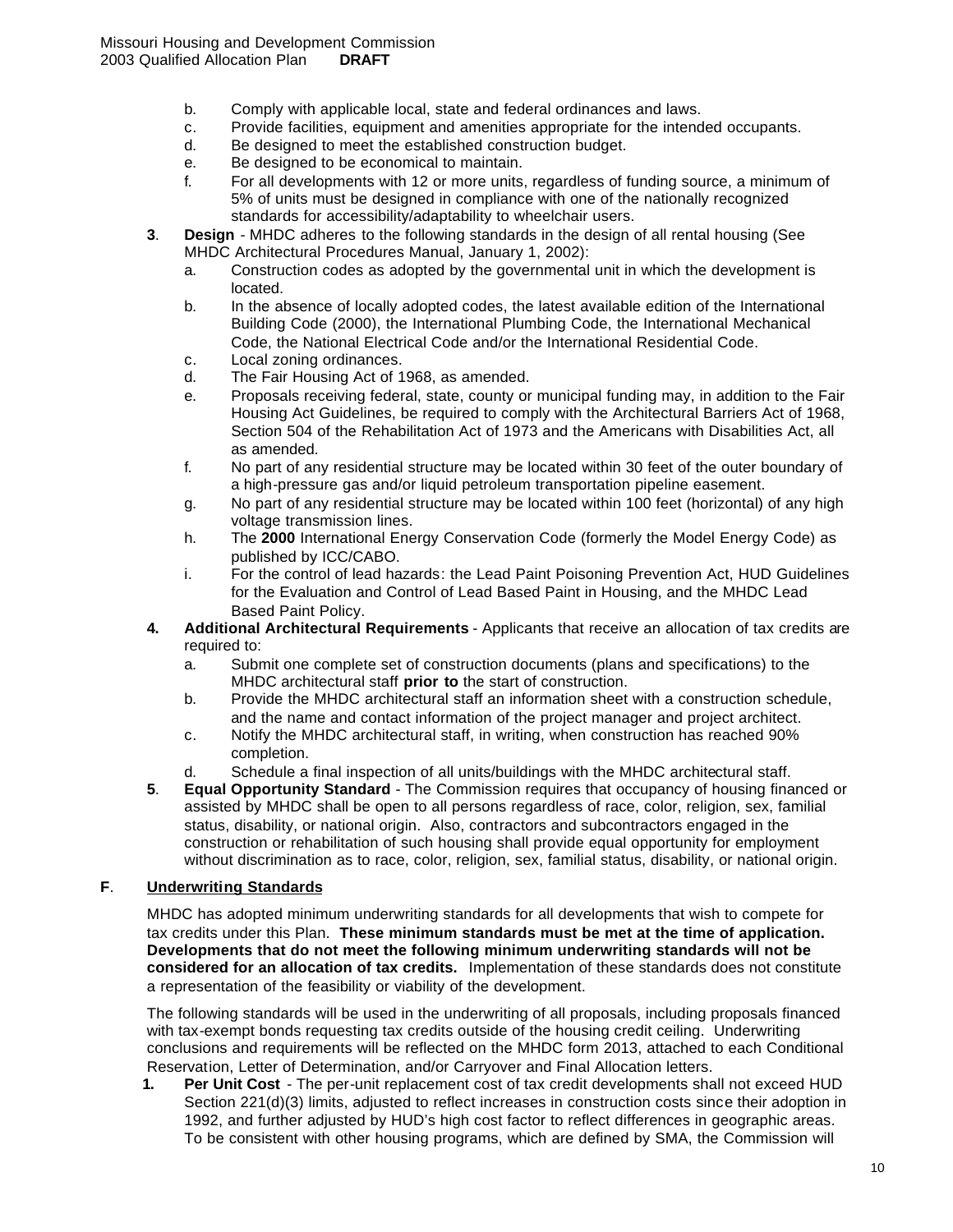include Lincoln and Warren Counties in the St. Louis maximum cost limits and Lafayette and Clinton Counties in the Kansas City maximum cost limits. (MHDC, in its sole discretion, may make exceptions on a case-by-case basis.)

- **2. Projects receiving HOME Funds** Federally imposed limitations will apply (See 24 CFR 92).
- **3. Projects receiving historic rehabilitation tax credit** will be allowed to deduct the residential portion of the Federal historic tax credit from the project cost to allow for stricter rehabilitation standards. (If known, the actual cost of this historic rehabilitation should be deducted, instead.)
- **4. Unique Development Characteristics** The Commission may consider higher construction costs that can be attributed to unique development characteristics, and which are consistent with the needs and priorities identified in the appropriate Consolidated Plan.
- **5. HUD Section 221(d)(3) Limits Variance**  The Commission will accept a variance of 140% of HUD's Section 221(d)(3) limits for the St. Louis and Kansas City Metro areas. (MHDC, in its sole discretion, may make exceptions on a case-by-case basis.)
- **6. Identity of Interest** The application must list any identity of interest between the sponsor, the developer, the architect, the contractor and all subcontractors, suppliers and vendors. If any identity of interest is not disclosed in advance, the cost of that contract/subcontract will not be recognized at cost certification.
- **7. Subcontractors and Suppliers**  All subcontractors and suppliers must add reasonable commercial value to the product/services furnished.
- **8. Developer and Contractor Fees** MHDC will limit developer and contractor fees and overhead in calculating the amount of tax credits to be allocated to a proposed development as previously stated and reflected in this document.

# **G. Minimum Underwriting Assumptions**

The following minimum underwriting assumptions will be used for processing the application. These are minimum requirements. Results of the market study may require different, more conservative assumptions.

- **1. Rents** Rents that are below prevailing market rents,
- **2. Vacancy Rate** A vacancy rate from 5% to 7% of gross rental income.
- **3**. **Operating Expenses** Per Unit Per Annum Operating Expenses (PUPA) of \$2,800 for rural developments and \$3,100 for metro developments (higher for developments that are providing additional services), with tax abatement. The following applies when calculating the PUPA operating expenses:
	- a. Minimum insurance expense of \$200 PUPA;
	- b. Minimum real estate taxes of:
		- 1. \$300 PUPA for rural developments; and
		- 2. \$500 PUPA for metro developments.
	- c. Minimum replacement reserves of \$300 PUPA;
	- d. Maximum management fee of \$30 per unit per month;
	- e. MHDC **does not allow** an Asset Management fee in operating expense;
	- f. MHDC **does not allow** a syndicator or general partner fee in operating expense;
- **4**. **Debt Coverage Ratio** A minimum of 1.2 debt coverage for the aggregate of all amortized debt.
- **5**. **Income Growth** Annual Rental Income Growth of 2%
- **6. Expense Growth** Annual Operating Expense Growth of 3%

# **H. Determination of Tax Credit Amount**

The Code and the State Tax Relief Act require that MHDC allocate to a development the amount of federal and state tax credits that MHDC determines is necessary for the financial feasibility of the development and its viability as a qualified low-income housing development throughout the credit period. MHDC retains the right, in its sole discretion to: (i) reserve less than the amount requested on the application; (ii) reserve less than would result by using an applicable fraction of 100%; and to deny approval of any tax credit amount. MHDC will evaluate each proposed development, taking into account such factors as it determines relevant, including, but not limited to, the following items:

- **1.** Project cost, including the reasonableness of cost per unit, developer fees and overhead, consultant fees, builder profit and overhead, and syndication costs;
- **2.** Sources and uses of funds and the total financing planned for the development, including the ability of the development to service debt;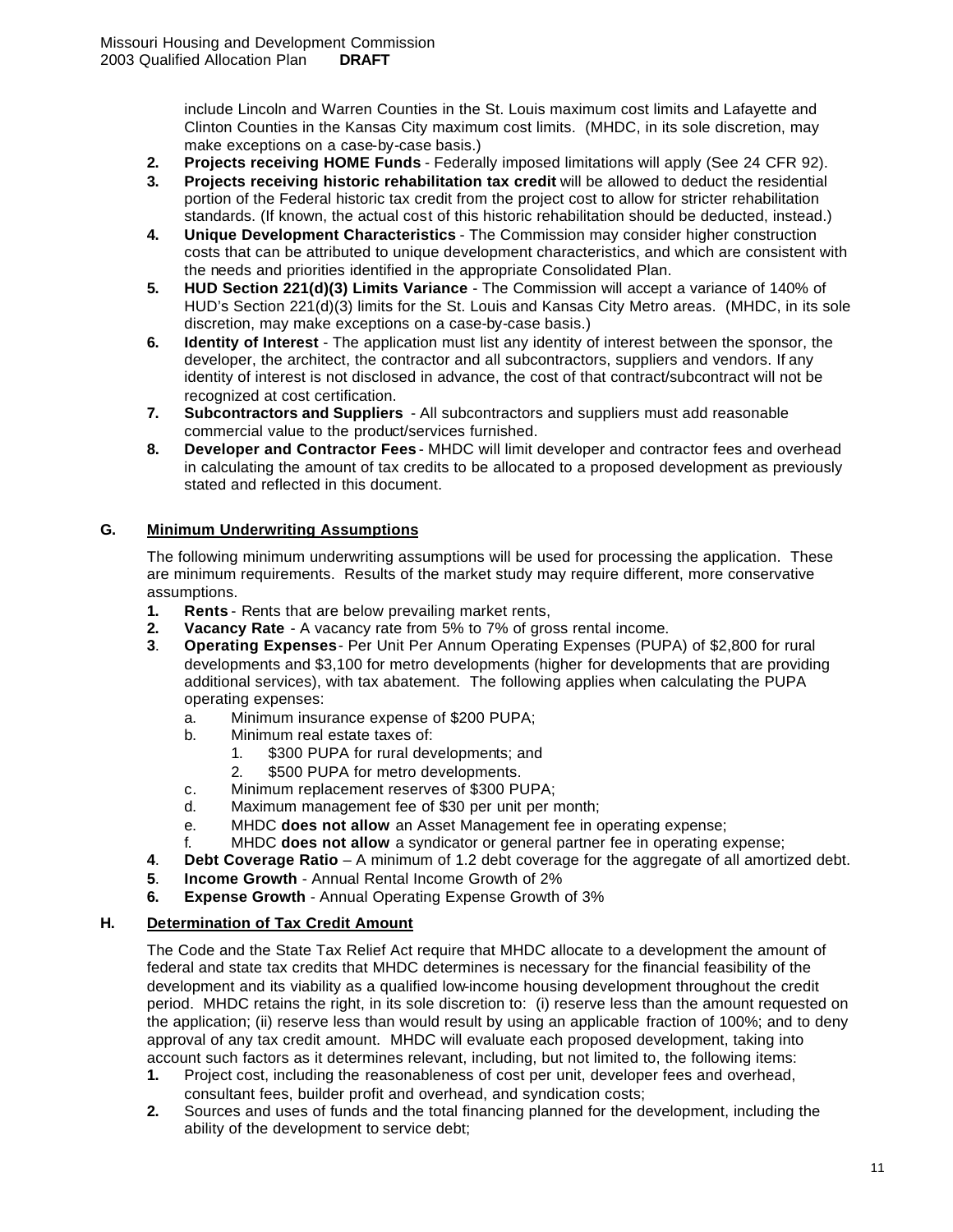- **3.** Project income and expenses, including a determination of the reasonableness of the proposed operating costs and the affordability of the proposed rents;
- **4.** The proceeds or receipts expected to be generated by reason of the tax credit;
- **5.** The percentage of the credit dollar amount used for project costs other than the cost of nonbasis items;
- **6.** The use of federal funds and other assistance (applicable HUD subsidies will be subject to a subsidy layering review based on HUD's most current subsidy layering review guidelines);
- **7.** Other factors which may be relevant to the economic feasibility of the development, such as the area economy or the housing market; and
- **8.** The determination of Total Development Costs and the balancing of Sources and Uses.
- **9.** MHDC will arrive at the credit amount needed by using three calculation methods. The amount of credits reserved will be no greater than the smallest of the amounts resulting from the three calculation methods. MHDC retains the right to reserve less than the result of the three methods. The calculation methods are:
	- a. Method One: Qualified Basis Calculation;
	- b. Method Two: Funding Gap Calculation; and
	- c. Method Three: Cost Reasonableness Calculation
- **10.** Assumptions used for calculations mentioned in #9 above For evaluation purposes during the Eligibility Cycle, MHDC will select:
	- a. An applicable percentage based on current trends The applicable percentage to be used for the current year will be reflected in the revised Fin 200; and
	- b. A tax credit equity factor based on current market trends The tax credit equity factor that will be used for the current year will be announced in August 2002. This will establish the minimum equity factor that will also be used in the evaluation process at both Carryover and Final Allocation.
- **11.** The 130% increase in basis allowed for developments located in any of the following areas.
	- a. Qualified Census Tracts
	- b. Difficult Development Areas
- **12.** Based on its evaluation, MHDC will estimate the amount of tax credits to be reserved for the development. If there are changes in the sources and/or uses of funds or other material changes at various stages of processing, MHDC will, if necessary, adjust the tax credit amount to reflect the changes (not to exceed the amount reserved or allocated), and the tax credit amount may be reduced. This determination is made solely at MHDC's discretion and is in no way a representation as to the actual feasibility or viability of the development.
- **13.** The analysis to determine the tax credit amount necessary will be conducted at the following processing stages:
	- a. The time of preliminary application,
	- b. The time a carryover allocation is approved (if applicable); and
	- c. The time the development is placed in service (after all project costs are finalized and a third party cost certification has been completed) and requests issuance of IRS Form(s) 8609.

# **I. Award of Conditional Reservation**

Developments that receive approval from the MHDC Board of Commissioners will be awarded a Conditional Reservation (the "Reservation") of tax credits. Reservations may be made subject to such conditions as MHDC determines necessary or appropriate to assure that the development will meet the goals of this Plan in a timely manner. This may include, but is not limited to, the development's progress toward completion and compliance with MHDC and federal and state tax credit requirements. Should MHDC learn that any principal involved with a proposed development has serious and/or repeated non-performance or non-compliance issues in Missouri or any other state at the time of application, the application will be rejected. The prior performance considered might include, but is not limited to, progress made with previous tax credit reservations, development compliance and payment of fees.

Each sponsor receiving a reservation of tax credits is required to schedule a meeting with MHDC staff to discuss the proposal and the processing procedures. At this meeting, the sponsor will receive the reservation for the approved development. Attached to and made a part of each reservation is the MHDC form 2013, which reflects MHDC's underwriting of the development (i.e. tax credit allocation, approved rents, total development costs, operating budgets, debt service and sources and uses).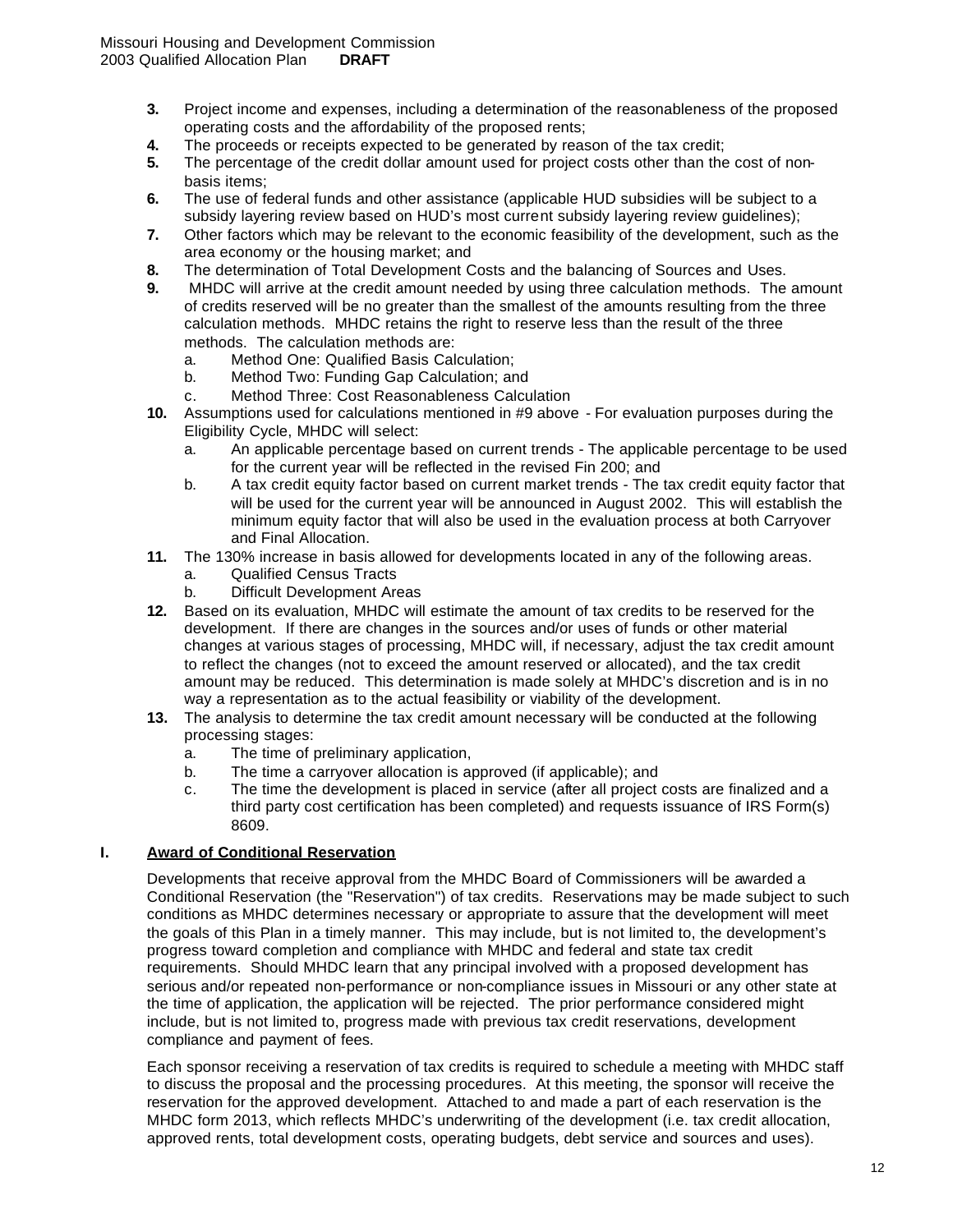This underwriting in no way assures feasibility or viability of the development. It is the MHDC declaration of approved rents and credit allocation at this stage of processing.

#### **Reservations will expire on June 1, 2003. All projects receiving a reservation must apply for a carryover allocation prior to this expiration date**.

Initial monthly rents shall not exceed those MHDC approved rents as reflected on the MHDC Form 2013 attached to the Reservation, Carryover and Final Allocation letter. Any increase in the annual rents must be approved by MHDC.

#### **J. Revocation of Reservations**

A reservation is subject to revocation should the development sponsor fail to comply, in a timely manner, with the conditions thereof; including, but not limited to, failure to provide evidence, satisfactory to MHDC, of financial feasibility, sufficient progress toward placement in service or eligibility for a carryover allocation.

# **lII. CARRYOVER ALLOCATION**

# **A. Code Requirements for Carryover Allocation**

The Code allows an allocation of federal tax credits to a qualified building(s) that will not be placed in service in that year, provided that:

- **1.** The building(s) is placed in service by December 31<sup>st</sup> of the second calendar year following the year of allocation; and
- **2.** The taxpayer's basis in the building(s) is more than 10% of the reasonably expected basis in the building(s) as of December  $31<sup>st</sup>$  of the second calendar year following the year the carryover allocation is made. The required basis amount must be achieved by the later of:
	- a. The close of the calendar year in which the allocation is made: or
	- b. Six months after the date of the carryover allocation.

# **B. MHDC Requirements for Carryover Allocation**

To be considered for a carryover allocation, the Owner will be required to submit an application package that contains the following:

- **1**. An updated application.
- **2**. A completed, signed (original signatures in blue ink) and notarized Low-Income Housing Tax Credit Carryover Allocation Owner Certification (MHDC Form 3342).
- **3**. A copy of a Warranty Deed.
- **4**. Copies of Firm Commitments\* for all Construction and Permanent financing sources The copy of an enforceable commitment for all loans, grants, and/or owner equity that will be used for the construction and permanent funding of the project must be included as part of the application for carryover allocation. The commitments must be on entity letterhead, dated, signed by an authorized official and contain the following information:
	- a. The financing or equity amount;
	- b. The interest rate of the loan;
	- c. The loan term and amortization period;
	- d. The debt service amount;
	- e. The name, email address, and phone number of the contact person; and
	- f. The date the Firm Commitment will expire.
- **5**. Copy of Firm Equity Commitment. A copy of the Firm Commitment from the equity provider must be included as a part of the application. The commitment must be on the equity provider's letterhead, dated, signed by an authorized official of the equity provider and contain the following information:
	- a. The anticipated credit amount;
	- b. The estimated equity amount;
	- c. The cents per equity dollar being paid for the tax credits;
	- d. The pay-in schedule;
	- e. The name, email address, and phone number of the contact person; and
	- f. The date the Firm Commitment will expire.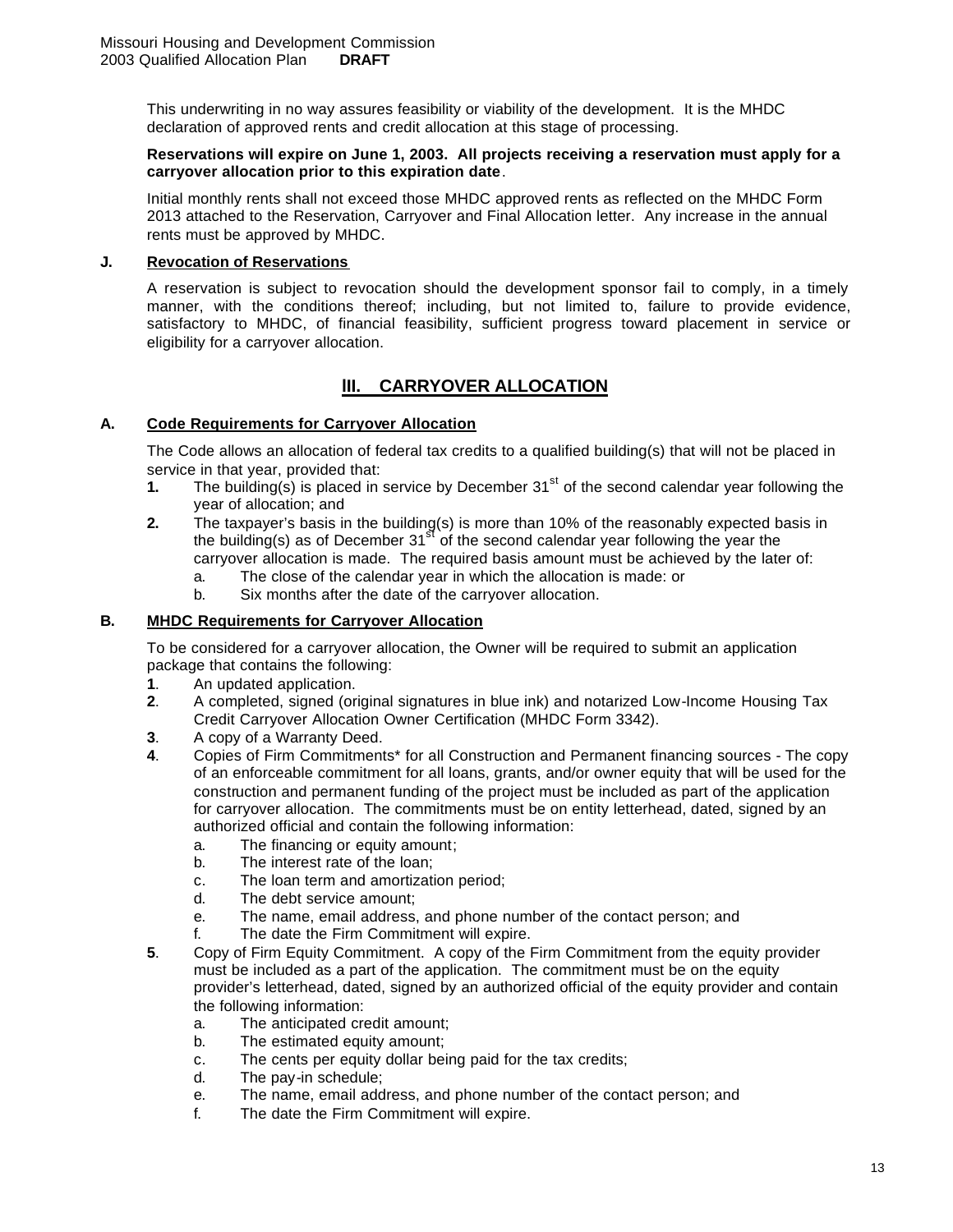\* MHDC defines Firm Commitment (for 4 and 5 above) as follows: The authorized body (Investment Committee, Loan Committee, Board, etc.) of the financing and/or equity source must have given approval and the commitment is subject only to those conditions which are totally under the control of the Owner to meet. The terms and conditions must be clearly identified in the commitment letter. Application and commitment fees must have been paid or must be required to be paid upon closing.

- **6**. Attorney's Opinion letter.
- **7.** An Independent Auditor's Certification of 10% expenditures*,* completed by an independent tax accountant, submitted on firm letterhead, dated and signed by the person performing the certification. MHDC Form 3343 provides required wording of the certification. Section 42(h)(1)(E)(ii) of the Code allows up to 6 months after the date of the Carryover Allocation to fulfill the requirement to expend more than 10% of the reasonably expected basis.
- **8**. Rehabilitation projects requesting acquisition credits must provide an opinion from an independent tax attorney confirming the project's eligibility under Section 42(d)(2)(B) of the Code.
- **9.** Evidence of all necessary Planning and Zoning approvals.
- **10**. A check for an amount equal to 4% of the annual credit amount requested in the Carryover application.
- **11.** An updated 15-year pro forma operating budget.
- **12**. Such other documents or certifications as MHDC determines necessary or useful in the determination that the development is eligible for a carryover allocation.

#### **C. Carryover Allocation Agreement**

Developments that satisfy the requirements for a Carryover Allocation of tax credits will be required to enter into a Carryover Allocation Agreement. This document will define the amount of tax credit allocated to the project, the low-income unit set-asides, the percentages of median income to be served, the special housing needs units committed to (if any) and any other such requirements as MHDC may apply. A Carryover Allocation is for a specific credit amount which **may be reduced, if warranted, at the time a final allocation is made** .

#### **D. Recapture of Carryover Allocations**

MHDC retains the right to recapture a carryover allocation of credits to a development prior to the end of the two-year carryover allocation period allowed under the Code. Each carryover allocation will be subject to a written agreement that will contain conditions and deadlines that are precedent to a final allocation of tax credits by the Commission. Should the development or owner fail to comply with all such conditions and deadlines, MHDC may, in its sole discretion, rescind the carryover allocation and use the recaptured credits for other developments.

# **lV. FINAL ALLOCATIONS**

Developments that received a carryover allocation of federal credits must be placed in service by the end of the second year following the year of the allocation or the tax credits are subject to recapture. The placed in service date for new construction is the date on which the building is certified as being suitable for occupancy in accordance with state or local law. The placed-in-service date for rehabilitation is the close of the 24 month period over which the expenditures are aggregated and the rehabilitation process is certified as being complete.

MHDC will make final allocations of tax credits no later than the end of the year in which an eligible building or development which has received a reservation, a letter of determination or a carryover allocation is placed in service. The credit amount that will be allocated is based on MHDC's final determination of the qualified basis for the building or development based on an accountant's certification of final costs provided by the Owner and a final determination of the credit amount as outlined in Section II.H. **The final credit amount allocated may be less than the amount reserved or allocated previously**.

Owners may submit a request for a final allocation of tax credits at any time during the year. MHDC will establish a reasonable year-end deadline for eligible developments that must be placed in service. The earlier deadlines enable MHDC to efficiently complete its reviews and documents prior to the IRS deadline of December 31st.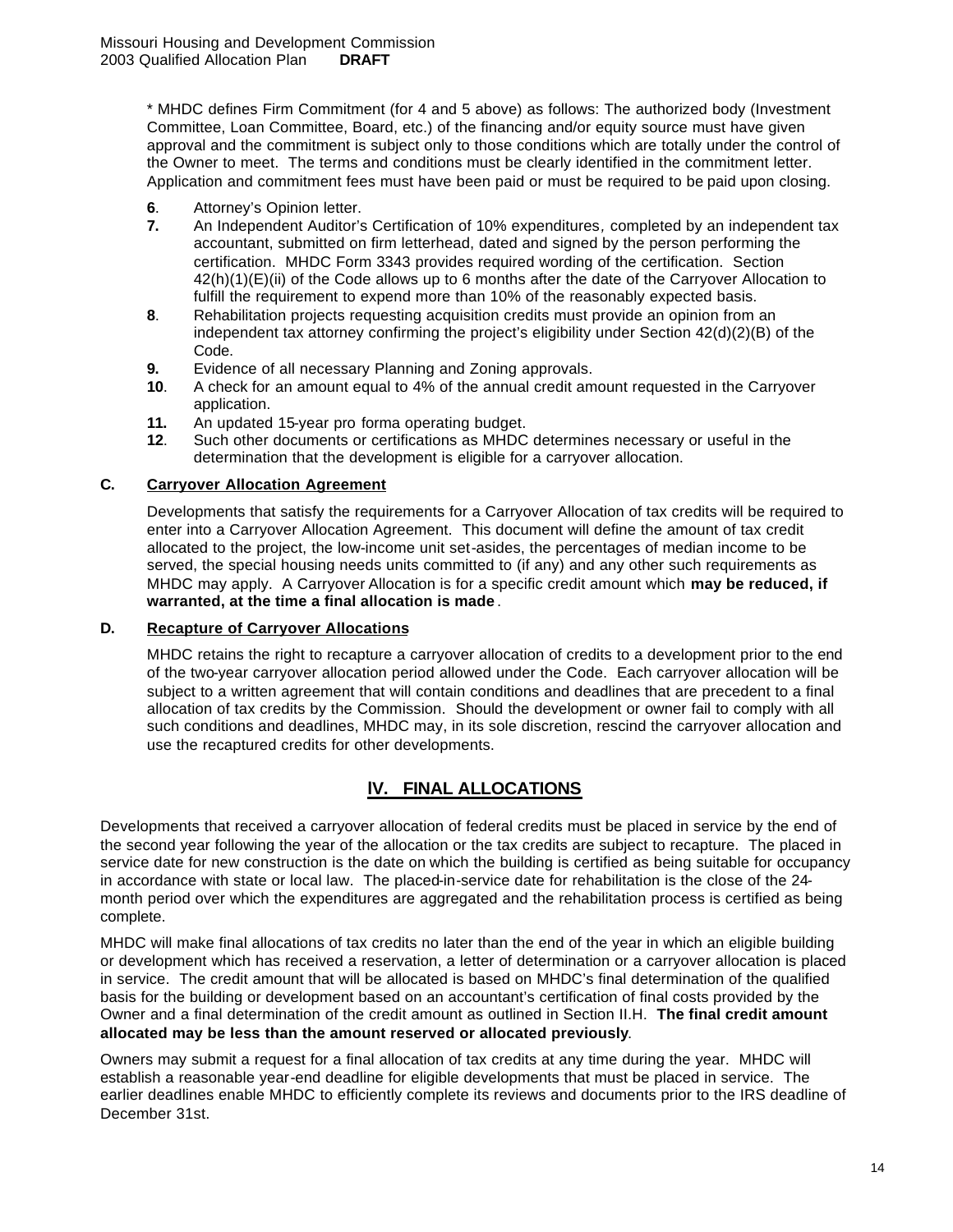# **A. MHDC Requirements for Final Allocation**

Owners will be required to submit a request for Final Allocation, which must include the following items:

- **1**. A completed and signed (original signatures in blue ink) Owner's Development Costs and Low-Income Housing Tax Credit Cost Certification (MHDC Form 3340).
- **2.** A completed, signed (original signatures in blue ink) and notarized Tax Credit Addendum to the Owner's Development Costs and Low-Income Housing Tax Credit Cost Certification, including Table A (MHDC Form 3340-A).
- **3**. An Independent Auditor's Report (**for the complete project**)*,* completed by an independent tax accountant, submitted on firm letterhead, dated and signed by the person performing the audit. MHDC Form 3340-B provides required wording.
- **4**. A completed Owner's Attorney's Opinion by an independent tax attorney. MHDC Form provides required wording.
- **5.** A completed, signed (original signatures in blue ink) and notarized Low-Income Housing Tax Credit Development Financing Certification (MHDC Form 3341). A copy of the Note and recorded Deed of Trust must be provided for **each** source of financing.
- **6.** A Certificate of Occupancy for each building in the project or a Certificate of Substantial completion for each rehabilitated building if the jurisdiction does not issue a Certificate of Occupancy for such units. MHDC will use the date on these documents as the placed in service date for the IRS Form(s) 8609.
- **7.** Photos of the completed building(s) identified by address and Building Identification Numbers ("BINs"). For private activity bond-financed projects, MHDC staff will assign BINs.
- **8.** A complete copy of the executed latest Partnership Agreement or Operating Agreement (with all exhibits).
- **9**. Rehabilitation projects requesting acquisition credits must provide an opinion from an independent tax attorney confirming the project's eligibility under Section 42(d)(2)(B) of the Code. (For projects that did not receive a Carryover Allocation).
- **10.** A completed Partial Subordination to the Land Use Restriction Agreement **from every lien holder(s)** with original signature in blue ink (See Section IV.C).
- **11.** A check for the final allocation fee (only if the project did not receive a carryover allocation).
- **12**. Check for the compliance monitoring fee.
- **13**. MHDC compliance training certificate for both owner and management company.
- **14**. A copy of the MHDC Final Inspection Report.
- **15**. An updated 15-year pro forma operating budget.
- **16**. A completed Plan Review Worksheet.

# **Additional requirements for Developments Financed with Private Activity Bonds**

- **17**. Election of Applicable Percentage.
- **18.** Issuer Certificate including the date the Certificate was issued.
- **19.** Designation of placed in service date for Gross Rent Floor effective date.
- **20.** Agreement for Section 42(m)(2)(D) Determination.

# **B. Cost Certification Information**

The MHDC criteria for cost certification for various development types are as follows:

- **1. For developments of 12 units or less**, the Commission will accept certification of costs from the development owner.
- **2. For developments of 13 units or more**, owners must submit a cost certification, supported by an Audit Report of an independent Certified Public Accountant. Such Audit Report will be prepared in accordance with generally accepted auditing standards and MHDC Guidelines.
- **3. For Rural Development projects**, the cost certification accepted by Rural Development must be submitted.
- **4. For developments of 13 units or more**, owners must yearly submit an annual audited operating statement.

#### **C. Land Use Restriction Agreement**

Section 42(h)(6) of the Code requires that a development be subject to "an extended low-income housing commitment". The Commission complies with these requirements by the execution and recording of a Land Use Restriction Agreement (the "LURA") at the time the development is placed in service. The LURA sets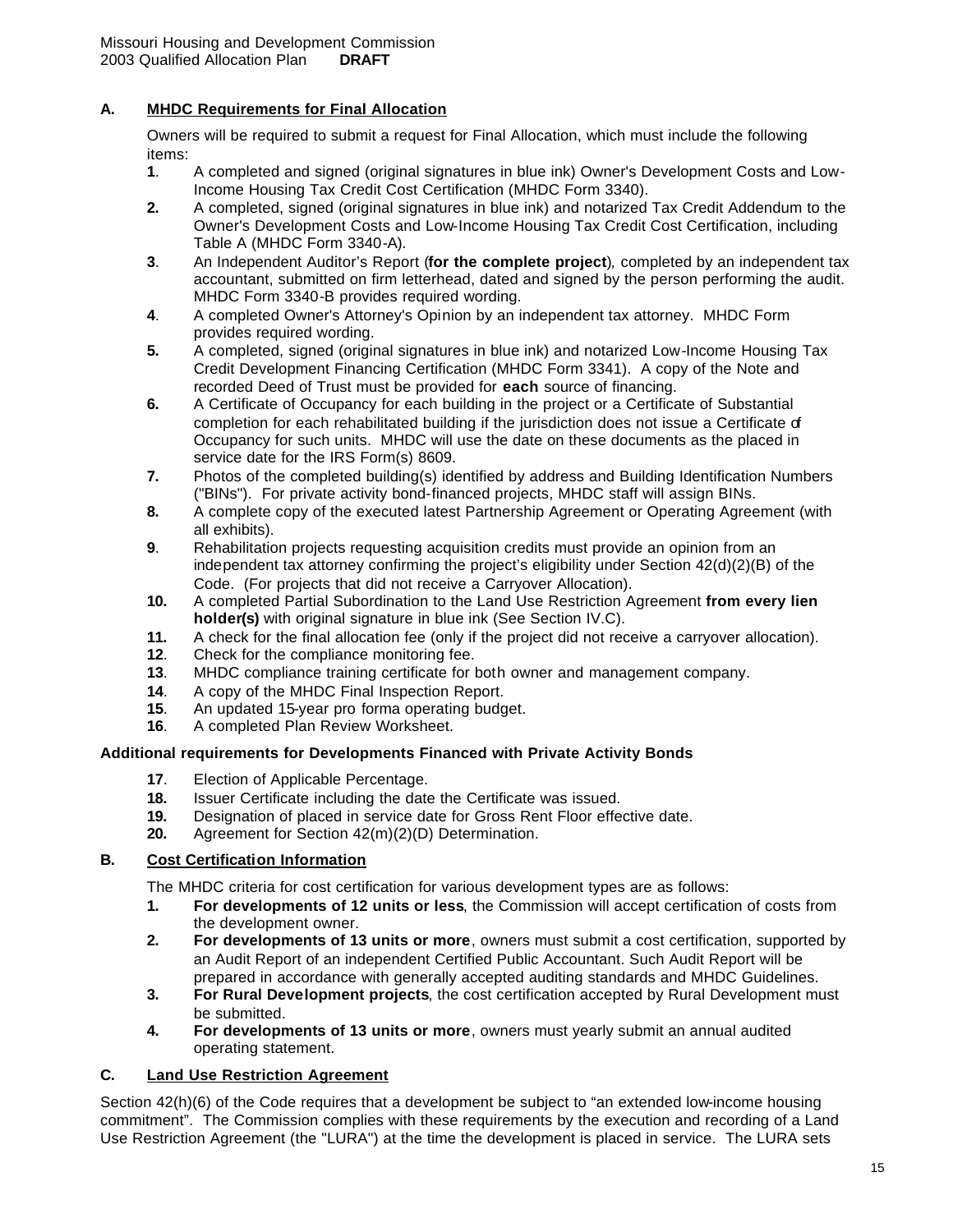forth, as covenants running with the land for a minimum of thirty (30) years (or additional years if the development owner has committed to a longer use period), the low-income unit set-asides, the percentages of median income to be served, the special housing needs units committed to (if any), and any other such requirements as MHDC may apply based on the allocation plan.

The development owner will be required to have all lien holders of a development complete and sign a "Partial Subordination to the Land Use Restriction Agreement". Section 42(h)(6)(E)(ii) of the Code requires that even in the event of foreclosure, deed in lieu of foreclosure or unwillingness to maintain the low-income status of the project, that for a period of 3 years the following is not permitted: (i) The eviction or the termination of tenancy (other than for good cause) of an existing tenant of any low-income unit; or (ii) The gross rent can not be increased for any low-income unit. The Partial Subordination to the Land Use Restriction Agreement will require all lien holders to honor those provisions of the LURA.

# **D. Issuance of IRS Form 8609**

IRS Form 8609(s) will not be issued by MHDC until the following conditions have been met **(no exceptions will be made):**

- **1**. Each building in the project (all buildings) is a qualified low-income building as defined by Section 42 of the Code. MHDC will not issue 8609(s) for any portion of an incomplete development.
- **2.** The owner and the development are in complianc e with the terms of the LURA.
- **3.** The owner has provided, in a format provided by MHDC, a completed final application package (for the complete development).
- **4.** The owner has provided a copy of the latest executed partnership or operating agreement.
- **5.** The owner has paid the final allocation fee (if applicable) and the compliance monitoring fee.
- **6.** The owner and the management agent have successfully completed a compliance training session conducted or approved by MHDC.
- **7.** MHDC has completed its final inspection of the property.
- **8.** MHDC has made its final determination of the credit amount and its final determination pursuant to Section 42(m)(2) of the Code.

# **V. DEVELOPMENTS FINANCED WITH TAX-EXEMPT BONDS**

Tax-exempt private activity bond financed developments are eligible for federal and state tax credits without competing for an award from MHDC's annual housing credit ceiling. That is the only requirement of this plan that does not apply. Unless otherwise stated, these developments must comply with all other provisions of this Plan.

Under Section 42(h)(4) of the Code, developments financed with tax-exempt bonds may be entitled to the 4% tax credits outside the federal housing credit ceiling. The bonds must have received an allocation of private activity bond cap pursuant to Section 146 of the Code, and principal payments on the bonds must be applied within a reasonable period to redeem the bonds. Tax credits are allowed for that portion of a development's eligible basis that is financed with the tax-exempt bonds. If 50% or more of a development's aggregate basis is so financed, the development is entitled to credits for up to the full amount of the qualified basis.

Developments financed with tax-exempt bonds are required by the Code to apply through the state credit agency for an allocation of tax credits and for a determination that the development satisfies the requirements of this Plan. The proposal does not have to compete in the competitive cycle, so Owners may submit an application at any time, but must meet all other requirements of the application process, including the Threshold requirements (See Section II.B).

The Owner must submit a request for LIHTCs to MHDC after the issuer of the bonds has approved an "inducement" for the development and after the development has been assured that private activity bond volume cap is available. If the development is seeking mortgage insurance through the Federal Housing Administration (FHA), or credit enhancement from another source, the Owner should submit the request to MHDC after the credit enhancer has approved a preliminary mortgage amount.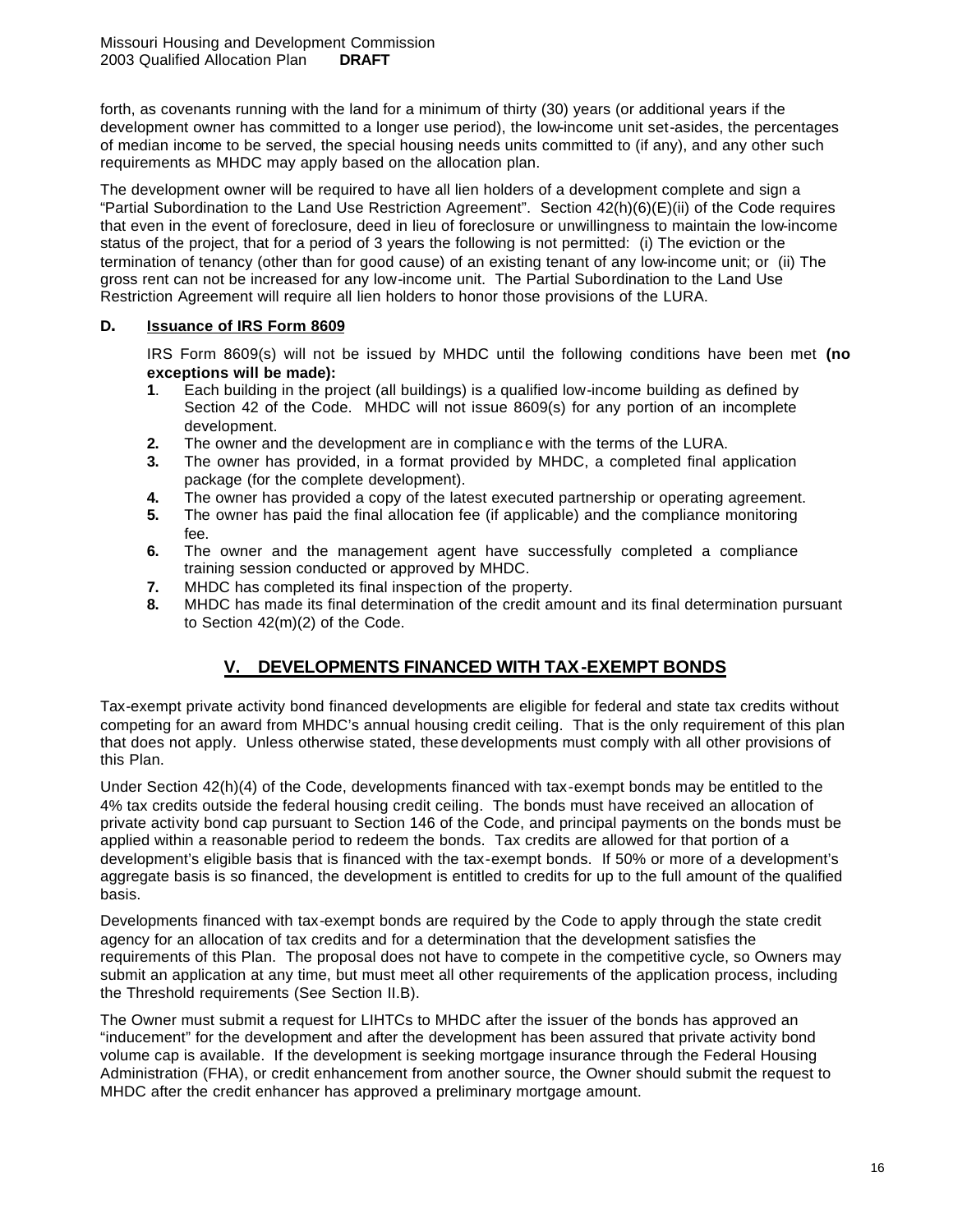MHDC is required by the Code to notify the Chief Executive Officer of the local jurisdiction where the proposed development will be located, of the tax credit application, and provide adequate opportunity for comment.

MHDC staff will review the application, determine whether the development is eligible and meets the requirements of this Plan, and make an initial determination of the development's tax credit amount.

For mixed-income developments financed with private activity bonds, when feasible and practicable, MHDC requires that Low-Income units be distributed proportionately throughout each building, and each floor of each building, of the development and throughout the bedroom/bath mix and type. Both market rate and low-income units must have the same design regarding unit amenities and square footage. Amenities include, but are not limited to, fireplaces, covered parking, in-unit washer/dryers, etc.

If the development loan will be FHA-insured, MHDC will complete a HUD-required subsidy-layering review to assure that the development complies with HUD guidelines pursuant to Sec. 911 of the 1992 Housing and Community Development Act.

MHDC will provide the Owner and the bond issuer with a letter confirming that the development satisfies the requirements of the Plan and stating the preliminary amount of tax credits. At this time, MHDC will request that the issuer confirm MHDC's determination of the tax credit amount, as required by the Code.

In the year in which the development is placed in service, the Owner must request a final allocation of credits no later than the end of the year. MHDC will provide an application package for final allocation requests. Reasonable year-end deadlines for final allocation requests will be established in order to permit timely review and preparation of documents.

Developments receiving credits in accordance with this section are required to follow the same final allocation application process as described herein and to enter into a LURA which will govern the low-income use and any other Plan requirements.

# **Vl. OWNER ELECTIONS**

# **A. Applicable Credit Percentage for Federal Credits**

The applicable percentage (except for developments financed with tax exempt bonds) may be "locked in" at two points during the allocation process, (i) the month in which such building is placed in service, or (ii) at the election of the taxpayer, at the time of a carryover allocation. The Commission's Carryover Allocation Agreement provides a space for such election.

For developments financed with tax-exempt bonds, the applicable credit percentage is established at either, (i) the month in which the building is placed in service, or (ii) at the owner's election, the month in which the bonds are issued. If the latter is desired, the Election Statement (form provided by MHDC as exhibit to the Letter of Determination) must be signed by the owner, notarized and submitted to MHDC before the close of the fifth calendar day following the month in which the bonds are issued.

# **B. Gross Rent Floor**

Section  $42(q)(2)(A)$  of the Code provides that a Low-Income unit is "rent restricted if the gross rent for such unit does not exceed 30% of the imputed income limitations applicable to the unit. Under Revenue Procedure 94-57, the effective date of the income limitation used to establish the gross rent floor is the time the Commission initially allocates a housing credit dollar amount to the development (that is, the date of a carryover allocation, or if no carryover allocation is made, the date of final allocation) unless the Owner designates a building's placed in service date as the effective date for the gross rent floor. Such designation must be made by advising the Commission in writing no later than the placed in service date. The Carryover Allocation Agreement provides a space for such designation. The effective date used for the determination of the gross rent floor for developments not seeking a carryover allocation will be the date of final allocation, which normally follows the placed in service date.

For Developments financed with tax-exempt bonds, the effective date of the income limitation used to establish the gross rent floor is the date the Commission issues a Letter of Determination for the building, unless the Owner designates a building's placed in service date as the effective date for the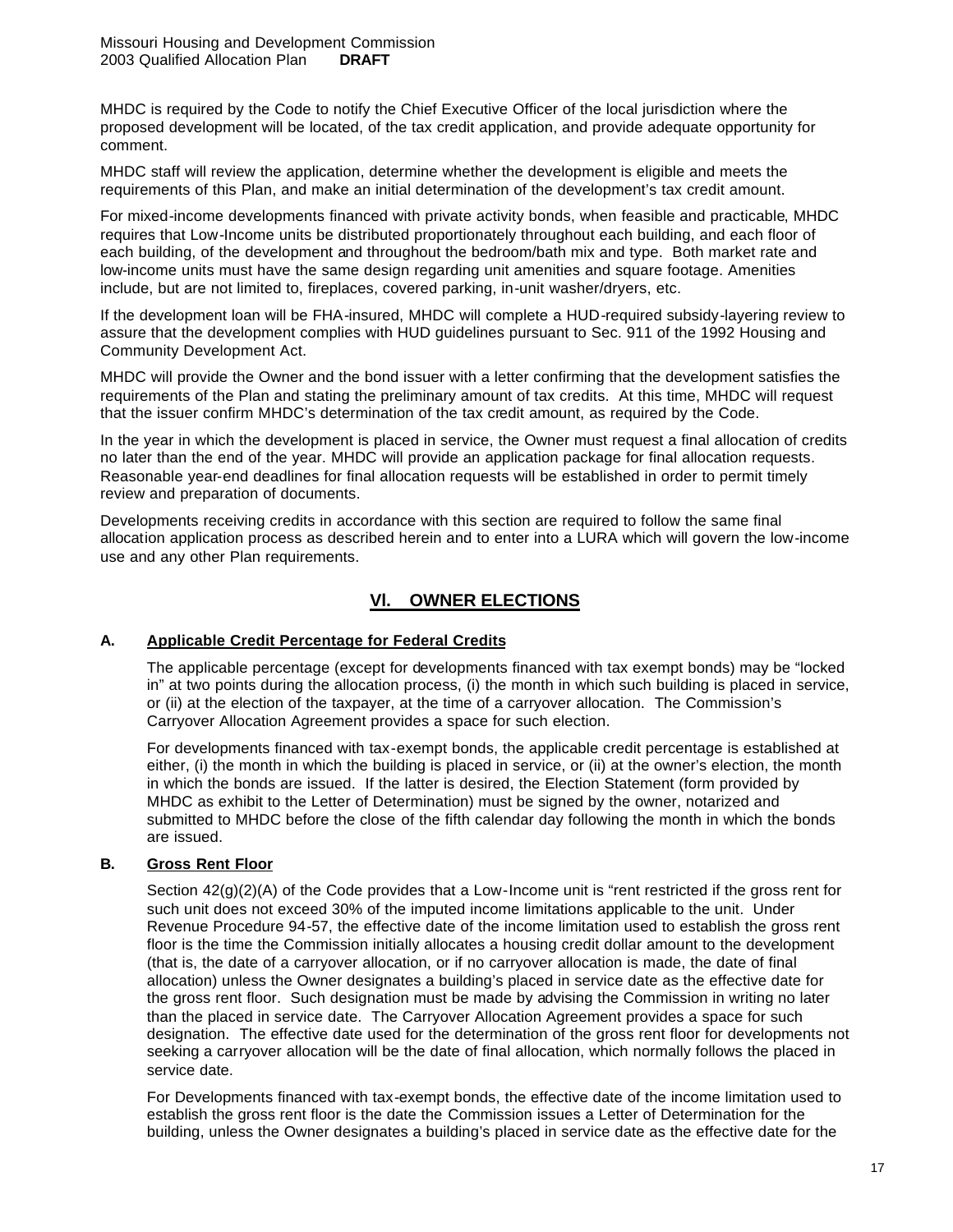gross rent floor. Such designation must be made by advising the Commission in writing no later than the placed in service date.

The gross rent floor election does not replace the MHDC requirement that the initial monthly rents shall not exceed those MHDC approved rents as reflected on the MHDC Form 2013 attached to the Reservation, Carryover and Final Allocation letter. Any increase in the annual rents must be approved by MHDC

# **C. Credit Period**

Section 42(f)(1) of the Code defines the credit period for federal tax credits as the ten (10) taxable years beginning with (i) the taxable year in which the building is placed-in-service, or (ii) at the election of the taxpayer, the succeeding taxable year. The state credit mirrors the federal credit requirements. If a qualified development is comprised of more than one building, the development shall be deemed to be placed in service in the taxable year during which the last building of the qualified development is placed in service.

# **Vll. USE OF HOME or NAHASDA FUNDS**

The HOME Investment Partnership Act (HOME) and the Native American Housing Assistance and Self-Determination Act (NAHASDA) can be a valuable source to assist in the development of affordable housing. HOME and NAHASDA are considered by Section 42 of the Code as "federal funds". Generally when these funds are used, they are provided to the development as either grants or low interest rate loans. A tax credit development **must** deduct the amount of a federal grant from the eligible basis. A low-interest rate loan of federal funds results in the development being classified as "federally subsidized" and, thus, ineligible for the 9% tax credit. However, Section 42(i)(2)(E)(i) of the Code provides that below-market loans, funded with HOME or NAHASDA dollars, will not result in a tax credit development being classified as "federally subsidized", **if** the Owner contractually commits to having at least 40 percent of **all** the residential units in **every** building occupied by individuals whose incomes are 50 percent or less of area median gross income. This commitment enables a development to therefore qualify for the nine-percent tax credit.

Developments combining below market HOME or NAHASDA loans and the nine-percent credit are not eligible for the increase in eligible basis permitted for developments located in "qualified census tracts" and "difficult development areas".

# **VIII. SUBSIDY LAYERING REVIEW**

Section 911 of the Housing and Community Development Act of 1992 and Section 102 of the Department of Housing and Urban Development Reform Act of 1989 have placed limitations on combining LIHTC with certain HUD and other federal programs. The limitations currently apply to a number of programs under the jurisdiction of the HUD Office of Housing, including but not limited to, Section 221(d)(3), 221(d)(4), 223(f) and 542(c) mortgage insurance, Flexible Subsidy, and project-based Section 8 assistance.

As part of a Memorandum of Understanding (MOU), dated May 8, 2000, between HUD and MHDC, developments combining federal Low Income Housing Tax Credits with these programs will be subject to a subsidy layering review by MHDC. The MOU requires that HUD and MHDC share information on the developer's disclosure of sources and uses of funds and on development costs for all developments financed with a combination of federal tax credits and HUD Housing assistance. This review is designed to ensure that such developments do not receive excessive federal assistance. The following standards will apply for those developments subject to subsidy layering review:

# **A. Development Fee Standard**

MHDC may consider a developer's fee not to exceed 15%. Developer's fee and overhead, including any consultant fees, may not exceed 15% of the total estimated replacement costs (Line 39 of MHDC 2013). For acquisition and substantial rehabilitation development, the developer's fee cannot exceed the sum of 8% of the acquisition cost plus 15% of the balance of the replacement costs. (See also Section II.B.18e.)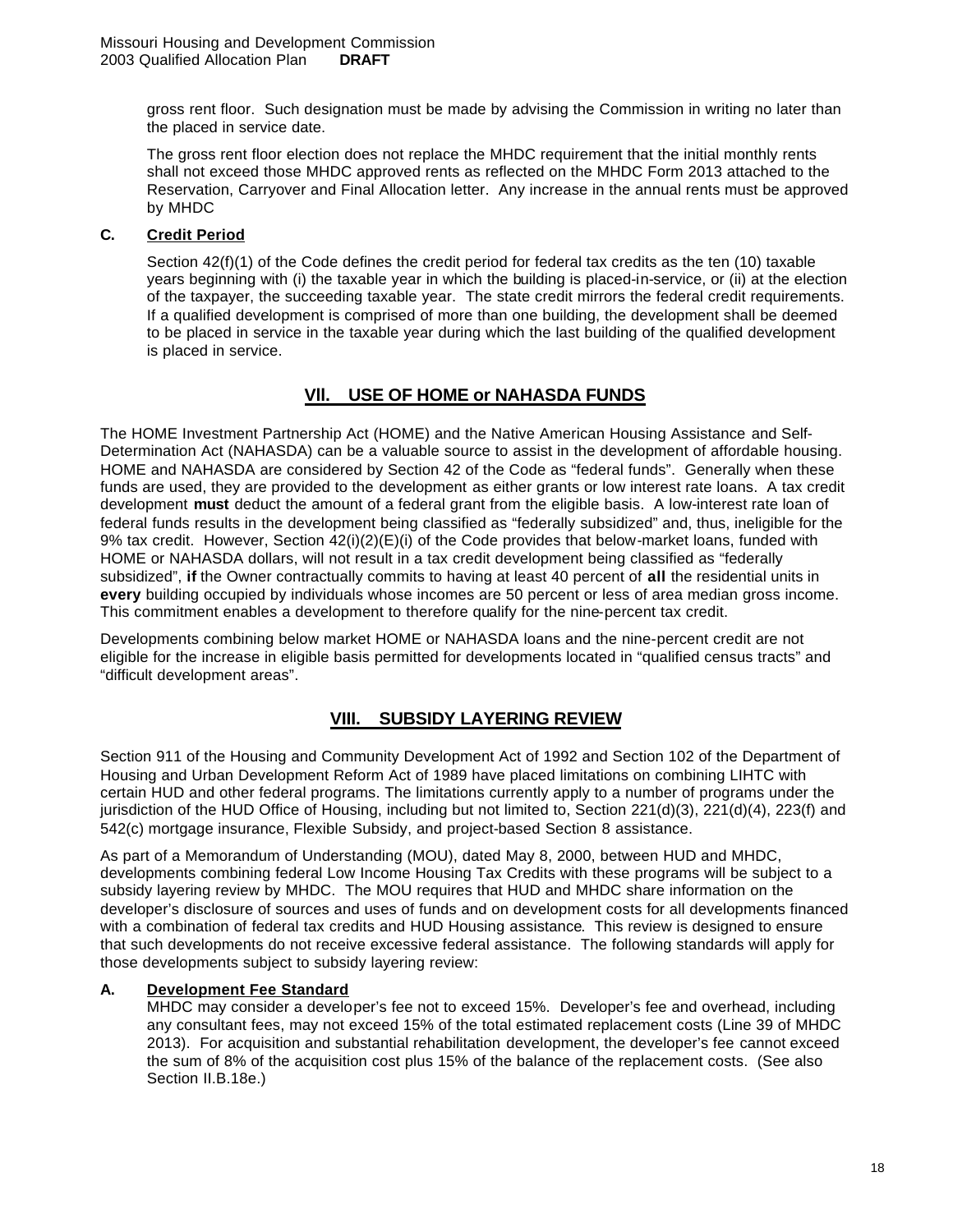#### **B. Builder's Fee Standard**

MHDC will allow a maximum of 8% builder's profit, 2% builder's overhead and 6% general requirements. These percentages relate to the construction contract amount only (lines 1through 6, Section G, MHDC form 2013), excluding overhead, general requirements and profit.

# **Vllll. FEES**

#### **A**. **Application Fee**

An application fee of \$1, 500 (\$750 for Non-profit developers applying under the 10% Non-Profit setside) is due when the Application is submitted. The fee is non-refundable and must be included with the application. Should a check be returned, for any reason, the application will be immediately rejected and returned to the applicant.

# **B. Reservation Fee**

When the development has received conditional approval, a reservation fee of 3% of the approved annual federal tax credit amount must be paid prior to the issuance of the Reservation Letter. The fee amount is to be rounded up to the next whole dollar. The sponsor will have 30 days in which to pay the reservation fee. This fee is non-refundable and will not be adjusted if the final tax credit amount is reduced or the tax credits are returned or unused.

# **C. Allocation Fee**

At the time of Allocation (either Carryover or 8609, whichever is achieved first) an Allocation Fee of 4% of the requested annual federal tax credit amount will be due. This amount must be submitted with the Carryover or 8609 application (whichever is submitted first). The fee amount is to be rounded up to the next whole dollar. This fee is non-refundable and will not be adjusted if the final tax credit amount is reduced, or the tax credits are returned or unused.

#### **D. Recording Charge**

A recording charge of \$120 is to accompany the executed LURA when it is returned to MHDC for recording.

#### **E. Compliance Monitoring Fee**

A compliance monitoring fee will be assessed to cover the costs of the IRS-required compliance monitoring program. The fee is \$10 per low-income unit (including common units) multiplied by 15 years (the initial compliance period). This lump sum payment is to be included with the application for 8609(s). The 8609(s) will not be issued until the fee is paid in full. MHDC will not allow the compliance monitoring fee to be included in eligible basis.

# **F. Developments Financed with Tax Exempt Bonds**

Developments Financed with Tax Exempt Bonds and applying for the 4% credit will pay the same fees as reflected above. (The amounts and the schedule of payment apply to all LIHTC).

# **X. SECTION 42 COMPLIANCE MONITORING**

Section 42(m)(1)(B)(iii) of the Code mandates that state housing credit agencies monitor all placed in service tax credit developments for compliance with the provisions of Section 42 of the Code. The Code also mandates that the Internal Revenue Service be notified, by the state housing credit agency, of any instance of noncompliance. In addition, MHDC will monitor developments for compliance with The LURA provisions which contain any additional owner commitments made in the development selection process, e.g. additional low income units or an extended low-income use period. MHDC will make available to development Owners a Compliance Manual (Low-Income Housing Tax Credit Program Compliance Manual, Rev. No. 2, October, 2000, as may be amended from time to time) explaining the LIHTC monitoring process in detail. All owner representatives and their management agent representatives will be required to successfully complete a compliance training session conducted or approved by MHDC prior to the release of IRS Form 8609 for federal tax credits or the Eligibility Statement for state tax credits.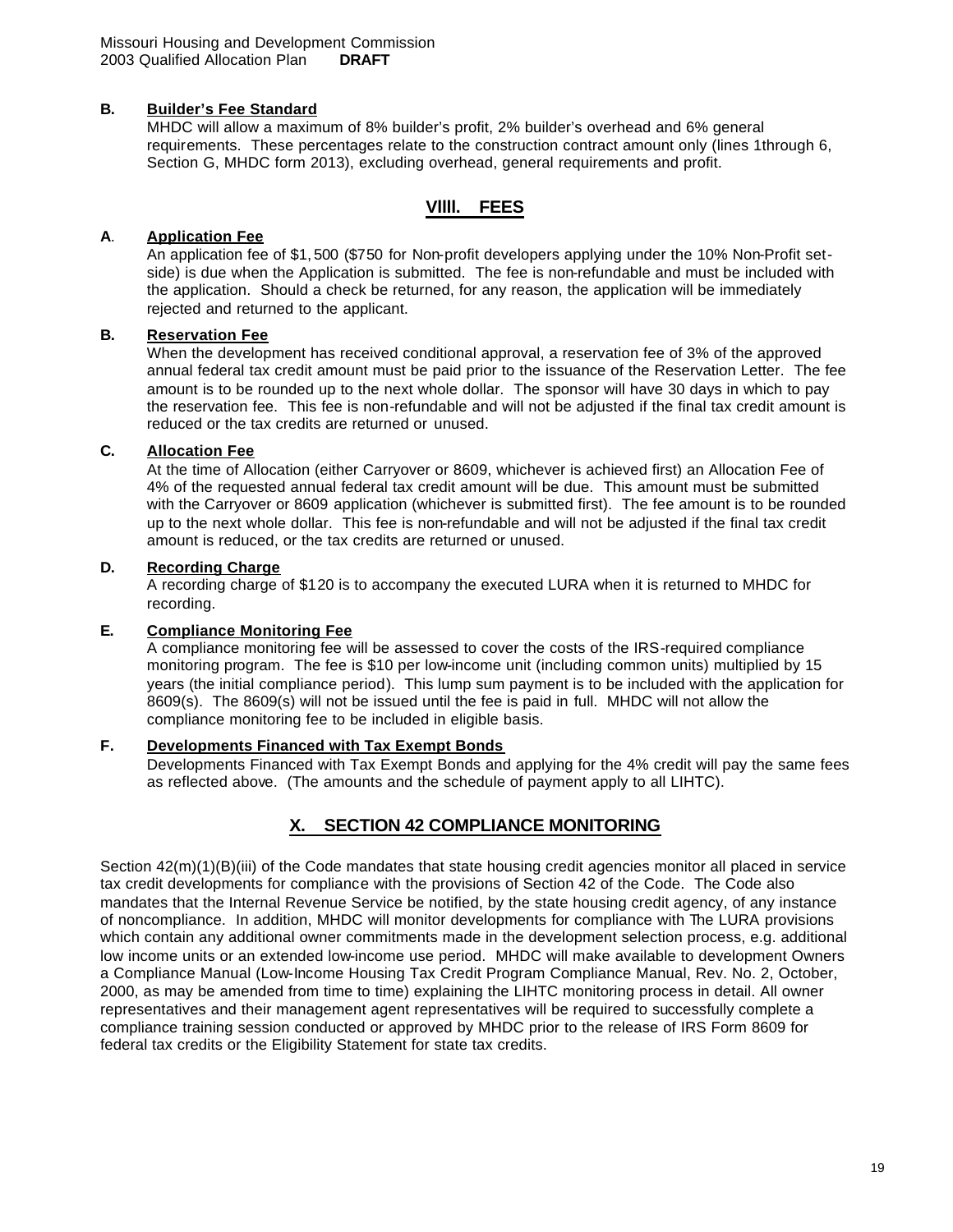# **Xl. MISCELLANEOUS**

# **A. Status Reporting**

Developments receiving Reservations and Carryover Allocations will be required to provide monthly progress reports, in a format prescribed by MHDC. Information requested will be development specific and may include, but is not limited to, such items as zoning and other local development approvals, firm debt, equity and/or gap financing and construction progress toward development completion. Owners of developments that will not be placed in service in the year that the reservation is given may also be required to provide information regarding the Owner's ability to meet Code and MHDC requirements to obtain a carryover allocation.

#### **B**. **Changes to Development**

A reservation of tax credits is based upon information provided in each development application. Until a development is placed in service, any material changes to the development, such as changes in the site, scope, costs, ownership or design, as submitted in the application, will require written notification to and approval by MHDC. Changes in development characteristics, which were the basis, in whole or in part, of MHDC's decision to reserve credits, may result in a revocation of the reservation, or a reduction in the amount of the tax credit award.

# **C. Transfers of Reservations and Carryover Allocations**

Reservations, Carryover Allocations and/or state tax credit allocations are non-transferable, except to an entity in which the transferring holder of the Reservation or Carryover Allocation is the general partner or controlling principal, without MHDC's prior written consent. Because all representations made with respect to the sponsor, its experience and previous participation are material to the evaluation made by MHDC, it is not expected that MHDC's consent will be granted for transfers to an unrelated entity unless a new application is submitted.

#### **D. Additional Credits**

Owners may apply for an increase in tax credit amounts in subsequent years if a development's eligible basis has increased. Additional credits may be awarded if:

- **1.** There are additional credits available.
- **2.** MHDC is satisfied that the additional amount is necessary for the financial feasibility and viability of the development; and
- **3**. The increased amount of credits does not exceed MHDC's maximum for credit awarded or cost reasonableness limits.

# **E. Administration of Plan**

MHDC reserves the right to resolve all conflicts, inconsistencies or ambiguities, if any, in this Plan or which may arise in administering, operating or managing the reservation and allocation of federal and state tax credits or the State's Low-Income Housing Tax Credit program and the right, in its sole discretion, to modify or waive, on a case-by-case basis, any provision of this plan that is not required by the Code. All such resolutions or any such modifications or waivers are subject to written approval by the Executive Director and are available for review, as requested, by the general public.

# **F. Amendments to the Plan**

MHDC reserves the right to amend this Plan from time to time, pursuant to the Code, for any reason, including, without limitation:

- **1.** To reflect any changes, additions, deletions, interpretations, or other matters necessary to comply with the Code or regulations promulgated hereunder.
- **2.** To cure any ambiguity, supply any omission, or cure or correct any defect or inconsistent provision in this Plan.
- **3**. To insert such provisions clarifying matters or questions arising under this Plan as are necessary or desirable and are not contrary to or inconsistent with this Plan or the Code.
- **4.** As to state tax credit matters, to comply with the State Tax Relief Act.
- **5.** To facilitate the award of tax credits that would not otherwise be awarded.

All such amendments shall be fully effective and incorporated herein upon the Commission's adoption of such amendments. **This Plan also may be amended as to substantive matters at any time following public notice and public hearing, and approval by the Commission**.